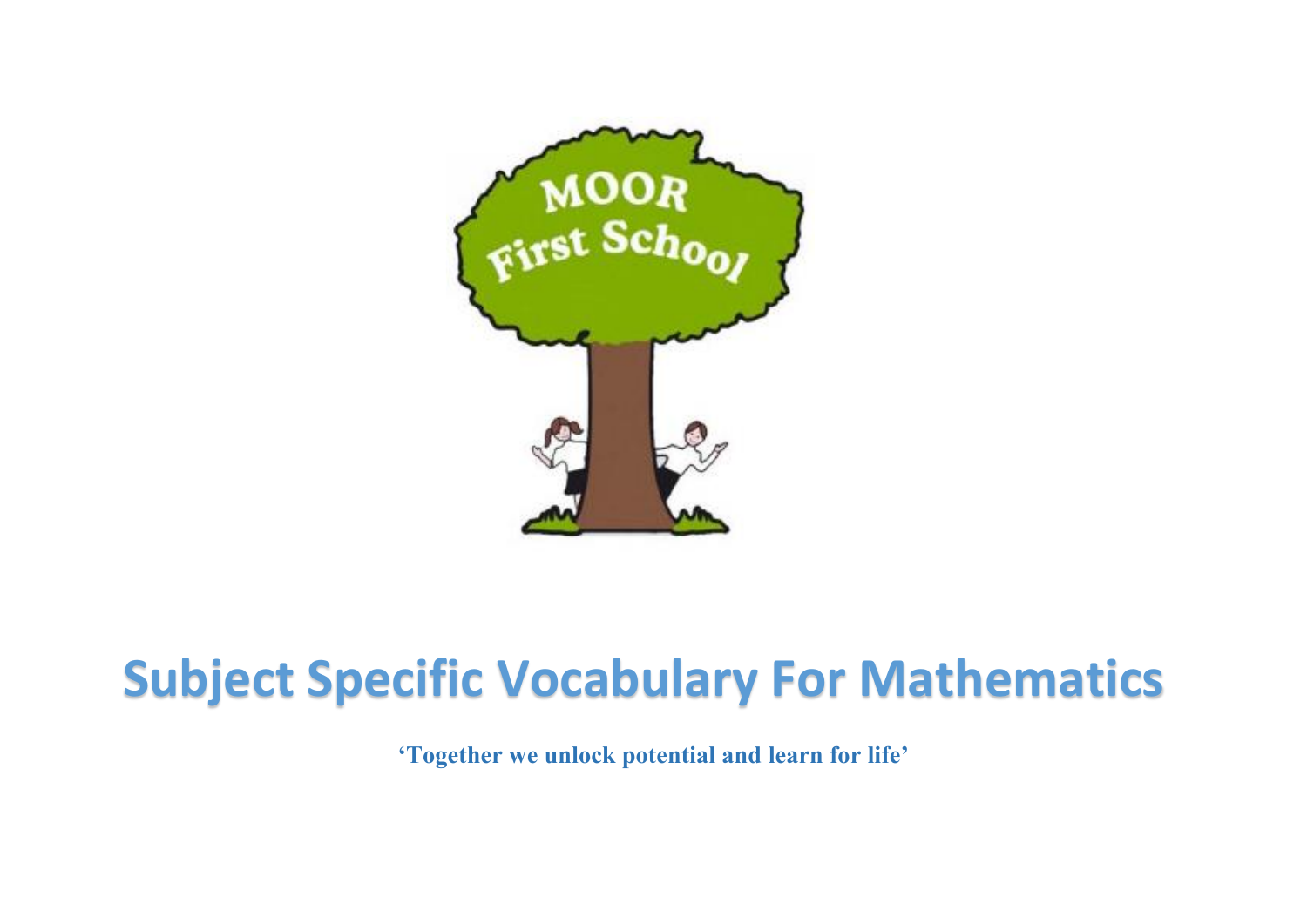#### **Vocabulary development**

It is important to introduce children to the correct vocabulary at the appropriate time and within a suitable context. It is often helpful to do this using relevant real-life objects, mathematical manipulatives and visual representations such as pictures and diagrams. All children need regular, planned opportunities to develop their mathematical vocabulary in order that they become familiar with the language and are not confused by mathematical terms. They need to acquire the words necessary for them to take part in lessons and activities, respond to questions correctly and carry out tasks successfully. Fun games and activities, such as the following example, can be a useful way to rehearse words and their meanings regularly.

### **Effective questioning**

Whilst children may be able to remember new terms, learning the meanings of words requires more than memorisation. To help children understand mathematical ideas and support them in using mathematical terms correctly, it is vital to employ a variety of questioning techniques to promote good dialogue in mathematics lessons. open and closed questions As teachers, we should be asking a variety of types of question. Effective questioning will include both closed questions with a single correct answer (What sort of number do you get when you add two odd numbers together?) and open questions with a number of possible answers to encourage children to think more deeply (What sort of numbers do you get when you add three consecutive numbers together?). Encouraging children to explain their thinking and methods is also vitally important. The answers given will provide teachers with useful assessment opportunities and evidence of children's level of understanding. Follow-up questions such as How do you know? or What makes you think that? as well as Can you give me another example? are essential to probe, develop and consolidate understanding.

Planning open questions that have more than one answer or more than one route to arrive at an answer gives more children a chance to respond. Open questions can also offer greater challenge and extension opportunities for higher-attaining children, encouraging them to search for alternative, less obvious or more general answers.

#### **Useful question starters**

When planning open questions, the following question stems and sentence starters can be helpful:

- Explain why ...
- I wonder why ...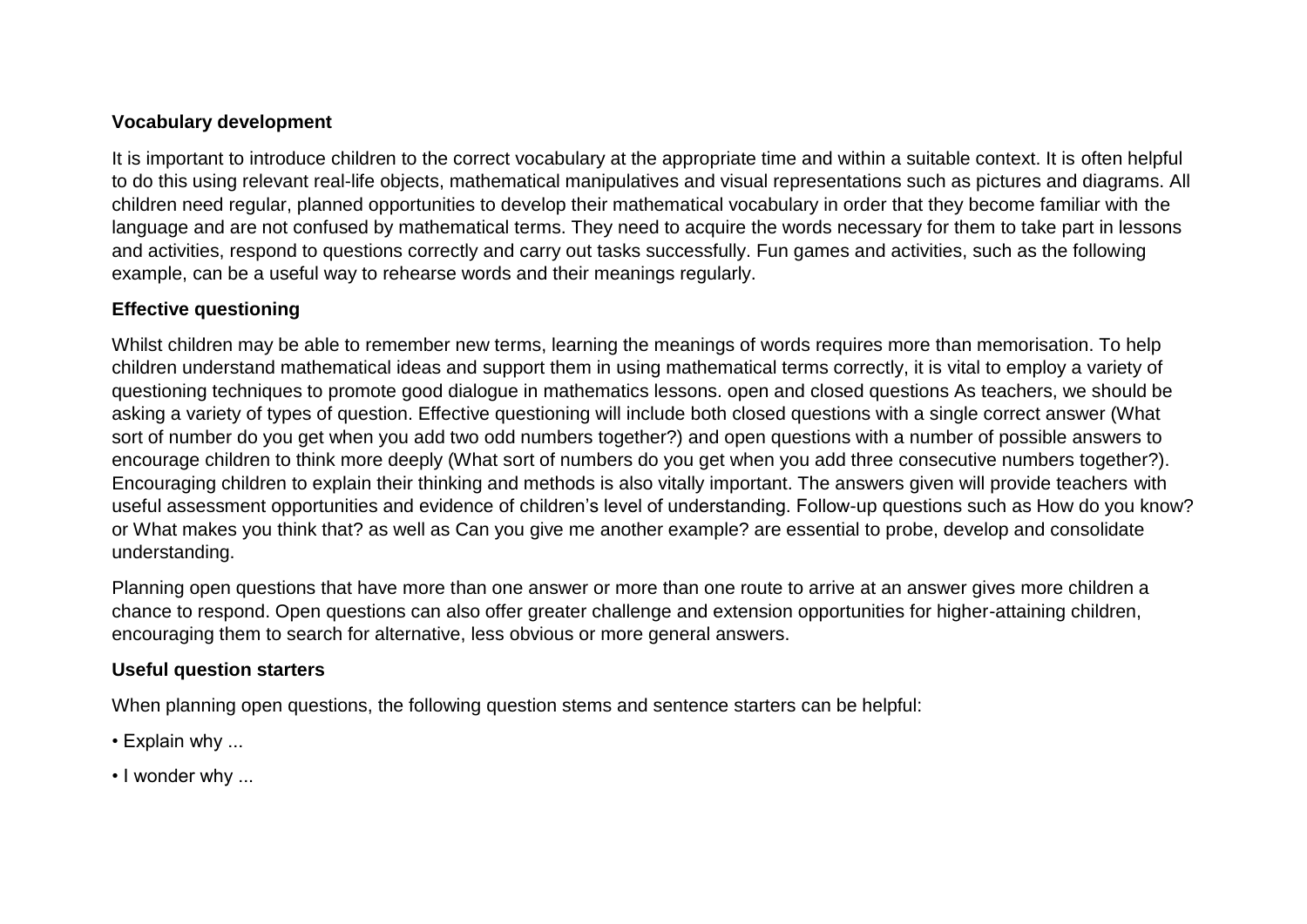- How do you know ...?
- Does anyone know ...?
- What will happen if ...?
- How will you know ...?
- •How can we find out ...?
- Can you describe ...?
- Convince me ...
- Is there another way ...?
- What makes you think that ...?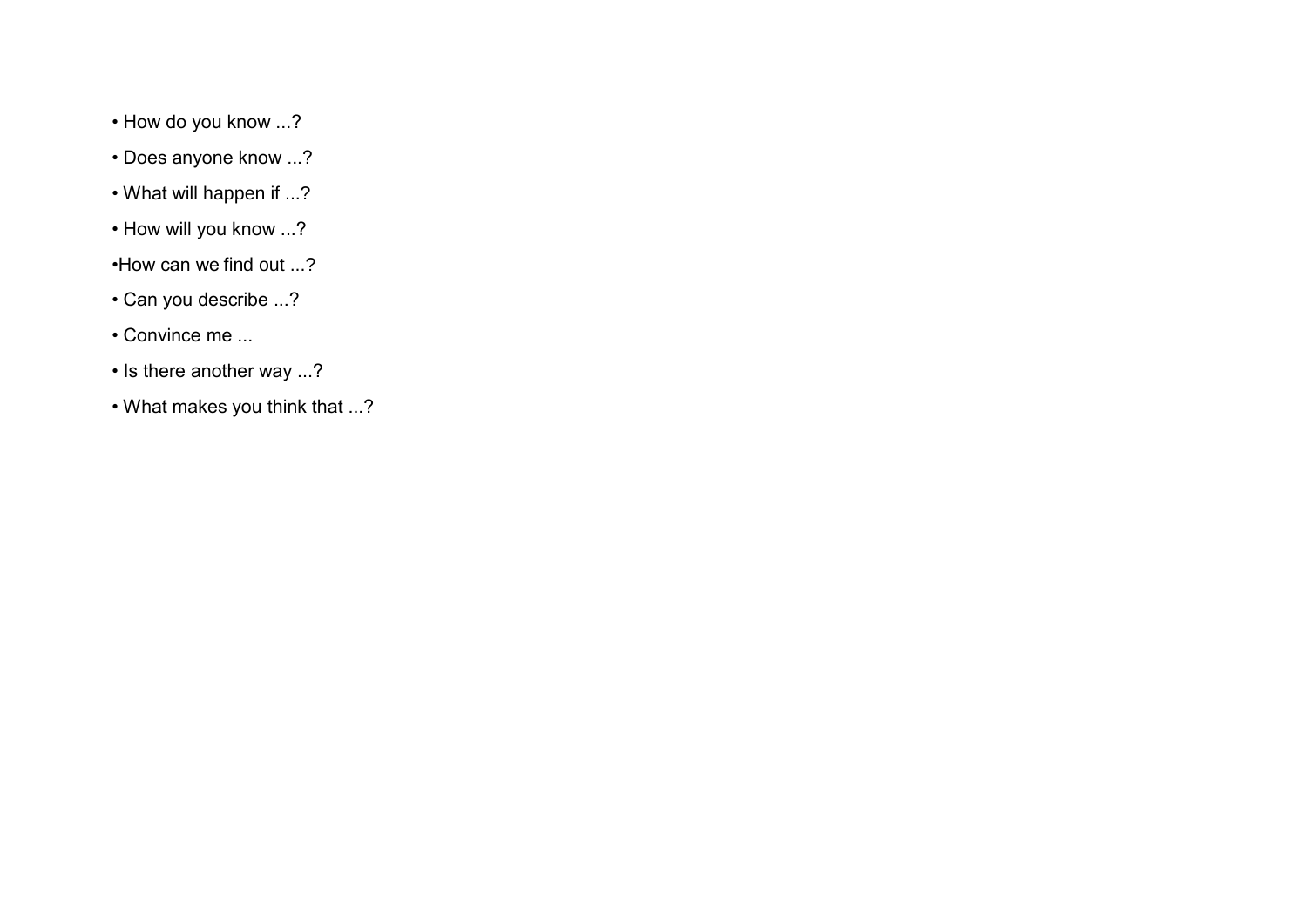|             | <b>Number</b>                                   | <b>Measurement</b>                               | <b>Geometry</b>               | <b>Statistics</b>      | <b>General</b>         |
|-------------|-------------------------------------------------|--------------------------------------------------|-------------------------------|------------------------|------------------------|
|             |                                                 |                                                  |                               |                        |                        |
| <b>EYFS</b> | <b>Number</b>                                   | <b>Measure</b>                                   | <b>Properties of shape</b>    | count, sort group, set | Pattern, puzzle, what  |
|             | Zero, number, one, two,                         | Size, compare, guess,                            | shape, pattern, flat,         | list.                  | could we try next? how |
|             | three  to twenty and                            | estimate, enough, not                            | curved, straight, round,      |                        | did you work it out?   |
|             | beyond teens numbers,                           | enough, too much, too                            | hollow, solid, sort,          |                        | Recognise, describe,   |
|             | eleven, twelve                                  | little, too many, too few                        | make, build, draw, size,      |                        | draw, compare, sort.   |
|             | twenty, none, how                               | nearly, close to, about                          | bigger, larger, smaller,      |                        |                        |
|             | many ? count, count                             | the same as, just over,                          | symmetrical pattern,          |                        |                        |
|             | (up) to, count on (from,                        | just under.                                      | repeating pattern,            |                        |                        |
|             | to), count back (from,                          |                                                  | match.                        |                        |                        |
|             | to) count in ones, twos,                        | Length                                           |                               |                        |                        |
|             | fives, tens, is the same                        | metre length, height,                            | 2-D shapes                    |                        |                        |
|             | as more, less odd,                              | width, depth long, short,                        | corner, side, rectangle       |                        |                        |
|             | even, few, pattern, pair                        | tall high, low, wide,                            | (including square),           |                        |                        |
|             |                                                 | narrow, thick, thin                              | circle, triangle.             |                        |                        |
|             | <b>Place value</b>                              | longer, shorter, taller,                         |                               |                        |                        |
|             | Ones, tens, digit, the                          | higher  and so on                                | 3-D shapes                    |                        |                        |
|             | same number as, as                              | longest, shortest,                               | face, edge, vertex,           |                        |                        |
|             | many as more, larger,<br>bigger, greater fewer, | tallest, highest  and<br>so on far, near, close. | vertices, cube, pyramid,      |                        |                        |
|             | smaller, less, fewest,                          |                                                  | sphere, cone.                 |                        |                        |
|             | smallest, least most,                           | Weight                                           | <b>Position and direction</b> |                        |                        |
|             | biggest, largest,                               | weigh, weighs,                                   | position over, under,         |                        |                        |
|             | greatest, one more, ten                         | balances, heavy, light,                          | above, below, top,            |                        |                        |
|             | more one less, ten less,                        | heavier than, lighter                            | bottom, side on, in,          |                        |                        |
|             | compare, order, size,                           | than, heaviest, lightest                         | outside, inside, around,      |                        |                        |
|             | first, second, third                            | scales.                                          | in front, behind front,       |                        |                        |
|             | twentieth last, last but                        |                                                  | back, beside, next to,        |                        |                        |
|             | one before, after, next                         | <b>Capacity and volume</b>                       | opposite, apart,              |                        |                        |
|             | between.                                        | Full, empty, half full                           | between, middle, edge,        |                        |                        |
|             |                                                 | holds, container.                                | corner, direction, left,      |                        |                        |
|             | <b>Estimating</b>                               |                                                  | right, up, down,              |                        |                        |
|             | guess how many ?                                | Time                                             | forwards, backwards,          |                        |                        |
|             | Estimate, nearly, close                         | days of the week,                                | sideways, across, next,       |                        |                        |
|             | to, about the same as,                          | Monday, Tuesday                                  | to, close, near, far,         |                        |                        |

## **EYFS & KS1 Mathematics Vocabulary**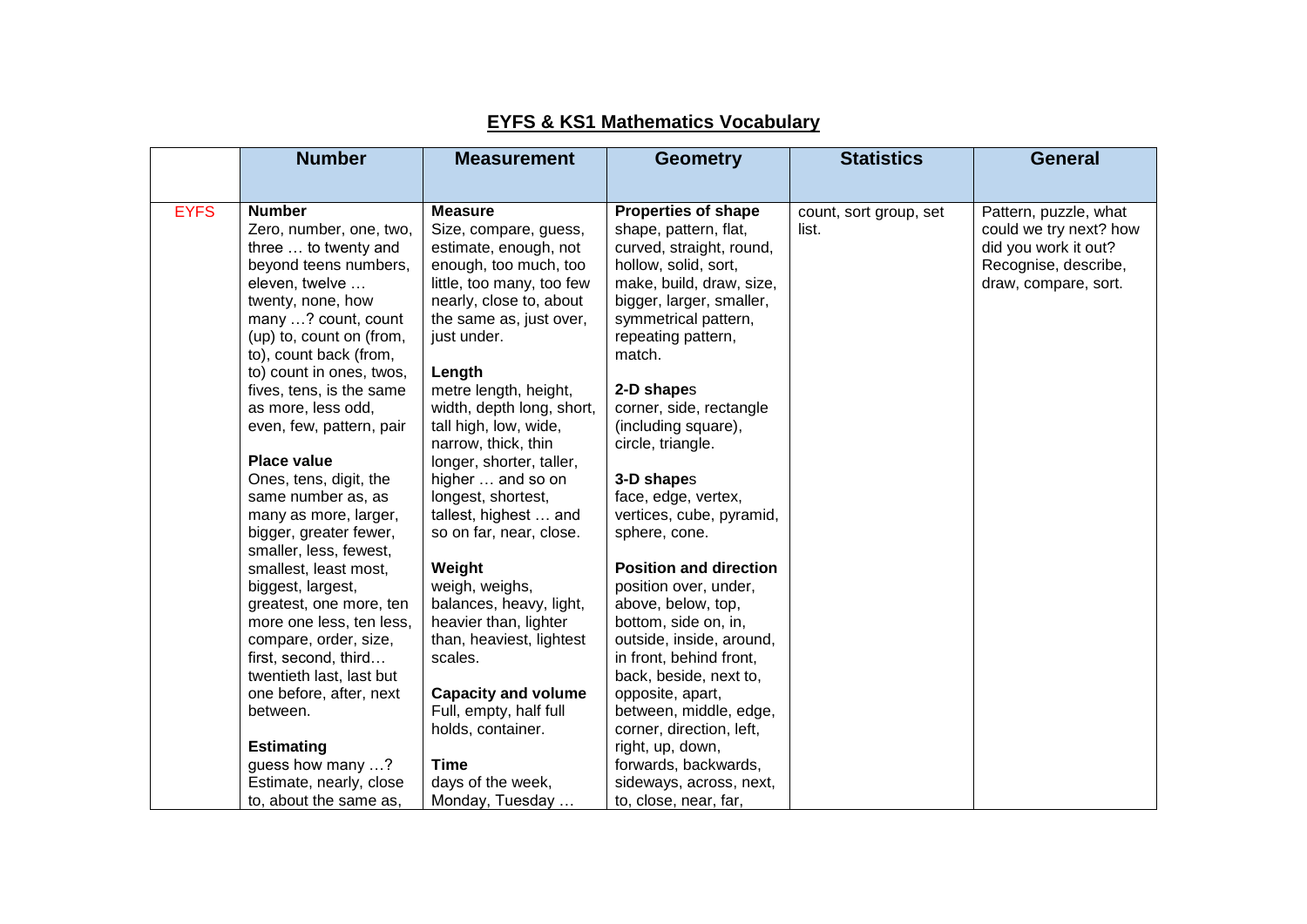|                   | just over, just under, too<br>many, too few, enough,<br>not enough.<br><b>Addition and</b><br>subtraction<br>add, more, and make,<br>sum, total, altogether,<br>double, one more, two<br>more  ten more, how<br>many more to make ?<br>how many more is<br>than ? how much<br>more is ? take away,<br>how many are left/left<br>over? how many have<br>gone? one less, two<br>less, ten less  how<br>many fewer is  than<br>? how much less is<br>? difference between<br><b>Multiplication and</b><br>division<br>Sharing, doubling,<br>halving, number<br>patterns.<br><b>Fractions</b><br>parts of a whole, half, | day, week, birthday,<br>holiday, morning,<br>afternoon, evening,<br>night, bedtime, dinner,<br>time, playtime, today,<br>yesterday, tomorrow,<br>before, after, next, last,<br>now, soon, early, late,<br>quick, quicker, quickest,<br>quickly slow, slower,<br>slowest, slowly, old,<br>older, oldest, new,<br>newer, newest, takes<br>longer, takes less time,<br>hour, o'clock, clock,<br>watch, hand.<br><b>Money</b><br>Coin, penny, pence,<br>pound, price, cost, buy,<br>sell, spend, spent, pay. | along, through, to, from,<br>towards, away, from,<br>movement, slide, roll,<br>turn, stretch, bend,<br>whole turn, half turn.     |                           |                                                                                                                  |
|-------------------|----------------------------------------------------------------------------------------------------------------------------------------------------------------------------------------------------------------------------------------------------------------------------------------------------------------------------------------------------------------------------------------------------------------------------------------------------------------------------------------------------------------------------------------------------------------------------------------------------------------------|----------------------------------------------------------------------------------------------------------------------------------------------------------------------------------------------------------------------------------------------------------------------------------------------------------------------------------------------------------------------------------------------------------------------------------------------------------------------------------------------------------|-----------------------------------------------------------------------------------------------------------------------------------|---------------------------|------------------------------------------------------------------------------------------------------------------|
|                   | quarter.<br><b>Number</b>                                                                                                                                                                                                                                                                                                                                                                                                                                                                                                                                                                                            | <b>Measurement</b>                                                                                                                                                                                                                                                                                                                                                                                                                                                                                       | <b>Geometry</b>                                                                                                                   | <b>Statistics</b>         | <b>General</b>                                                                                                   |
| Year <sub>1</sub> | <b>Number</b>                                                                                                                                                                                                                                                                                                                                                                                                                                                                                                                                                                                                        | <b>Measures</b>                                                                                                                                                                                                                                                                                                                                                                                                                                                                                          | <b>Properties of shape</b>                                                                                                        | count, sort, vote, group, | Pattern, puzzle,                                                                                                 |
|                   | Numeral, zero, one,<br>two, three  twenty,<br>teens numbers, eleven,<br>twelve  twenty<br>twenty-one, twenty-two                                                                                                                                                                                                                                                                                                                                                                                                                                                                                                     | Measurement, size,<br>compare, guess,<br>estimate, enough, not<br>enough, too much, too<br>little, too many, too few,                                                                                                                                                                                                                                                                                                                                                                                    | Shape, pattern, flat,<br>curved, straight, round,<br>hollow, solid, sort,<br>make, build, draw, size,<br>bigger, larger, smaller, | set list, table.          | problem, problem<br>solving, mental,<br>mentally, what could we<br>try next? how did you<br>work it out? explain |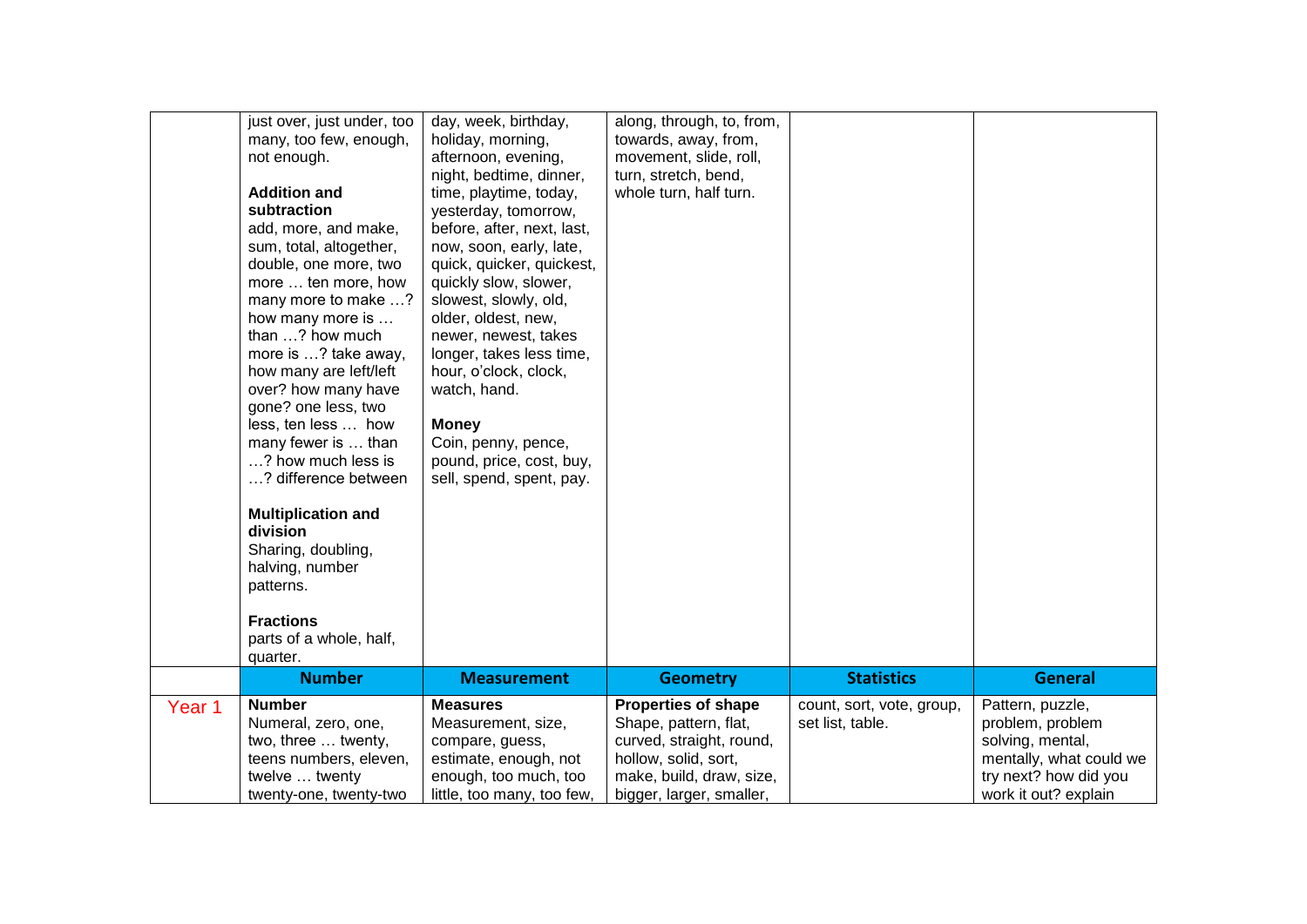| one hundred, none         | nearly, close to, about      | symmetry, symmetrical,        | your thinking,       |
|---------------------------|------------------------------|-------------------------------|----------------------|
| how many ? count,         | the same as, roughly,        | symmetrical pattern,          | recognise, describe, |
| count (up) to, count on   | just over, just under.       | pattern repeating,            | draw, compare, sort, |
| (from, to), count back    |                              | pattern match.                | reasoning.           |
| (from, to), forwards,     | Length                       |                               |                      |
| backwards, count in,      | centimetre, metre,           | 2-D shapes                    |                      |
| ones, twos, fives, tens,  | length, height, width,       | corner, side, point,          |                      |
| equal to, equivalent to,  | depth, long, short, tall     | pointed, rectangle            |                      |
| is the same as, more,     | high, low, wide, narrow,     | (including square),           |                      |
| less, most, least, many,  | thick, thin, longer,         | circle, triangle.             |                      |
| odd, even, multiple of,   | shorter, taller, higher      |                               |                      |
| few, pattern, pair.       | and so on, longest,          | 3-D shapes                    |                      |
|                           | shortest, tallest, highest   | face, edge, vertex,           |                      |
| <b>Place value</b>        | and so on, far, near,        | vertices, cube, cuboid,       |                      |
| Ones, tens, digit, the    | close, ruler, metre stick.   | pyramid, sphere, cone,        |                      |
| same number as, as        |                              | cylinder.                     |                      |
| many as more, larger,     | Weight                       |                               |                      |
| bigger, greater, fewer,   | kilogram, half kilogram      | <b>Position and direction</b> |                      |
| smaller, less, fewest,    | weigh, weighs,               | Position, over, under,        |                      |
| smallest, least, most,    | balances heavy, light,       | underneath, above,            |                      |
| biggest, largest,         | heavier than, lighter        | below top, bottom, side       |                      |
| greatest, one more, ten   | than, heaviest, lightest,    | on, in outside, inside,       |                      |
| more, one less, ten       | scales.                      | around, in front, behind      |                      |
| less, equal to, one       |                              | front, back, beside, next     |                      |
| more, ten more, one       | <b>Capacity and volume</b>   | to, opposite, apart,          |                      |
| less, ten less, compare,  | litre, half litre, capacity, | between, middle, edge,        |                      |
| order, size, first,       | volume, full, empty,         | centre, corner,               |                      |
| second, third             | more than, less than,        | direction, journey, left,     |                      |
| twentieth, last, last but | half full, quarter full,     | right, up, down               |                      |
| one, before, after, next, | holds, container.            | forwards, backwards,          |                      |
| between, half-way,        |                              | sideways, across, next        |                      |
| between, above, below.    | Time                         | to, close, near, far          |                      |
|                           | days of the week,            | along, through to, from,      |                      |
| <b>Estimating</b>         | Monday, Tuesday              | towards, away from,           |                      |
| Guess, how many ?         | months of the year           | movement, slide, roll,        |                      |
| estimate, nearly,         | (January, February ),        | turn, stretch, bend,          |                      |
| roughly, close to, about  | seasons: spring,             | whole turn, half turn,        |                      |
| the same as, just over,   | summer, autumn, winter       | quarter turn, three-          |                      |
| just under, too many,     | day, week, weekend,          | quarter turn.                 |                      |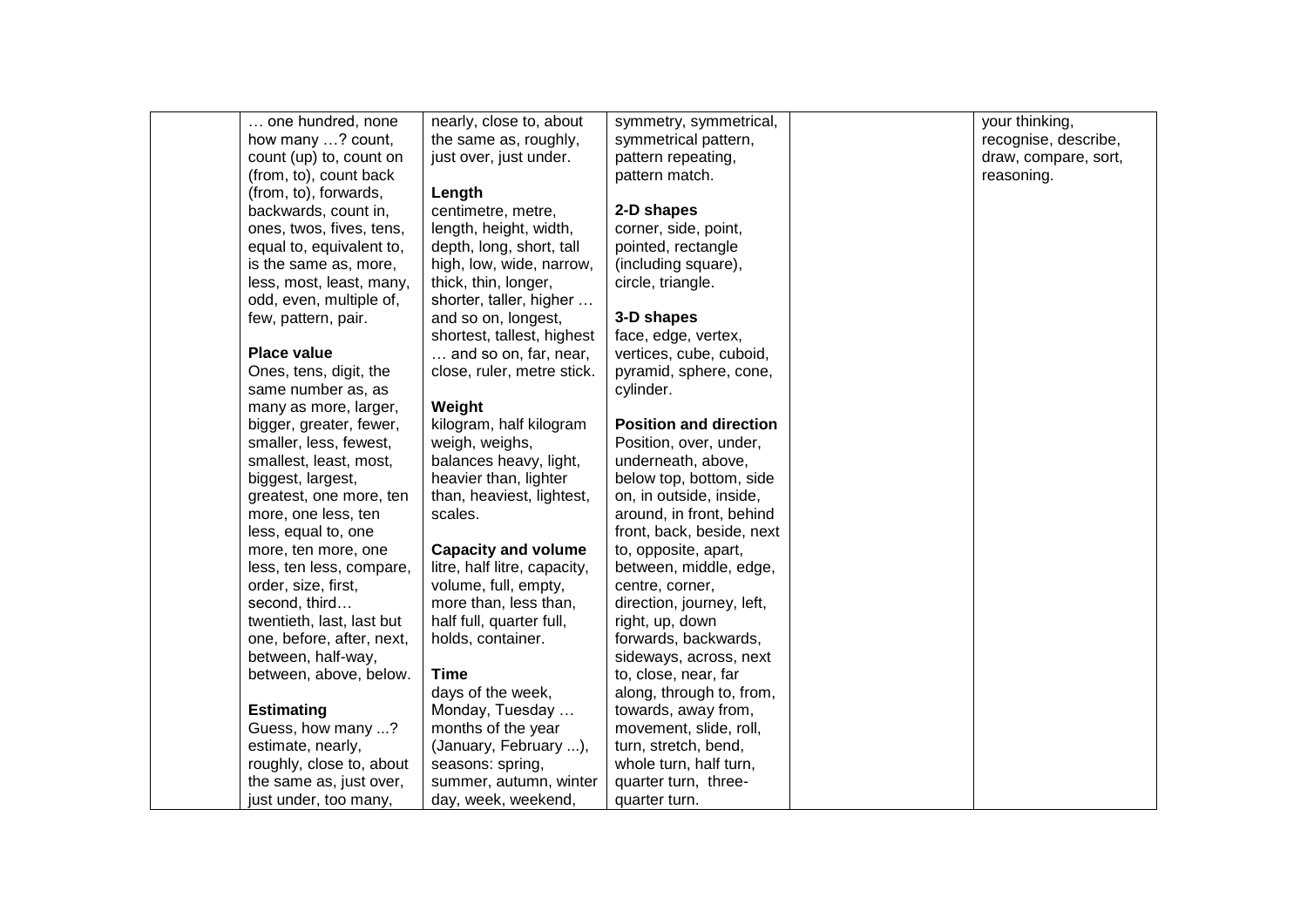| too few, enough, not      | month, year, birthday,    |  |  |
|---------------------------|---------------------------|--|--|
| enough.                   | holiday, morning,         |  |  |
|                           | afternoon, evening,       |  |  |
| <b>Addition and</b>       | night, bedtime, dinner    |  |  |
| subtraction               | time, playtime today,     |  |  |
| Addition, add, more,      | yesterday, tomorrow,      |  |  |
| and make, sum, total,     | before, after, earlier,   |  |  |
| altogether, double,       | later, next, first, last, |  |  |
| near, half, halve, one    | midnight, date, now,      |  |  |
| more, two more  ten       | soon, early, late, quick, |  |  |
| more, how many more       | quicker, quickest,        |  |  |
| to make ? how many        | quickly, slow, slower,    |  |  |
| more is  than ? how       | slowest, slowly, old,     |  |  |
| much more is ?            | older, oldest, new,       |  |  |
| Subtract, take away,      | newer, newest, takes      |  |  |
| how many are left/left    | longer, takes less time,  |  |  |
| over? how many have       | how long ago? how         |  |  |
| gone? one less, two,      | long will it be to ?      |  |  |
| less, ten less  how       | how long will it take to  |  |  |
| many fewer is  than       | ? how often? always,      |  |  |
| ? how much less is        | never, often,             |  |  |
| ? difference between,     | sometimes, usually,       |  |  |
| equals, is the same as,   | once, twice, hour,        |  |  |
| number bonds/pairs,       | o'clock, half past,       |  |  |
| missing number.           | quarter past, quarter to  |  |  |
|                           | clock, clock face, watch, |  |  |
| <b>Multiplication and</b> | hands, hour hand,         |  |  |
| division                  | minute hand, hours,       |  |  |
| Multiplication, multiply, | minutes.                  |  |  |
| multiplied by, multiple,  |                           |  |  |
| division, dividing,       | <b>Money</b>              |  |  |
| grouping, sharing,        | Coin, penny, pence,       |  |  |
| doubling, halving, array, | pound, price, cost, buy,  |  |  |
| number patterns.          | sell, spend, spent, pay   |  |  |
|                           | change, dear, costs       |  |  |
| <b>Fractions</b>          | more, cheap, costs        |  |  |
| Fraction, equal, part     | less, cheaper, costs the  |  |  |
| equal, grouping, equal    | same as, how much ?       |  |  |
| sharing, parts of a       | how many ? Total.         |  |  |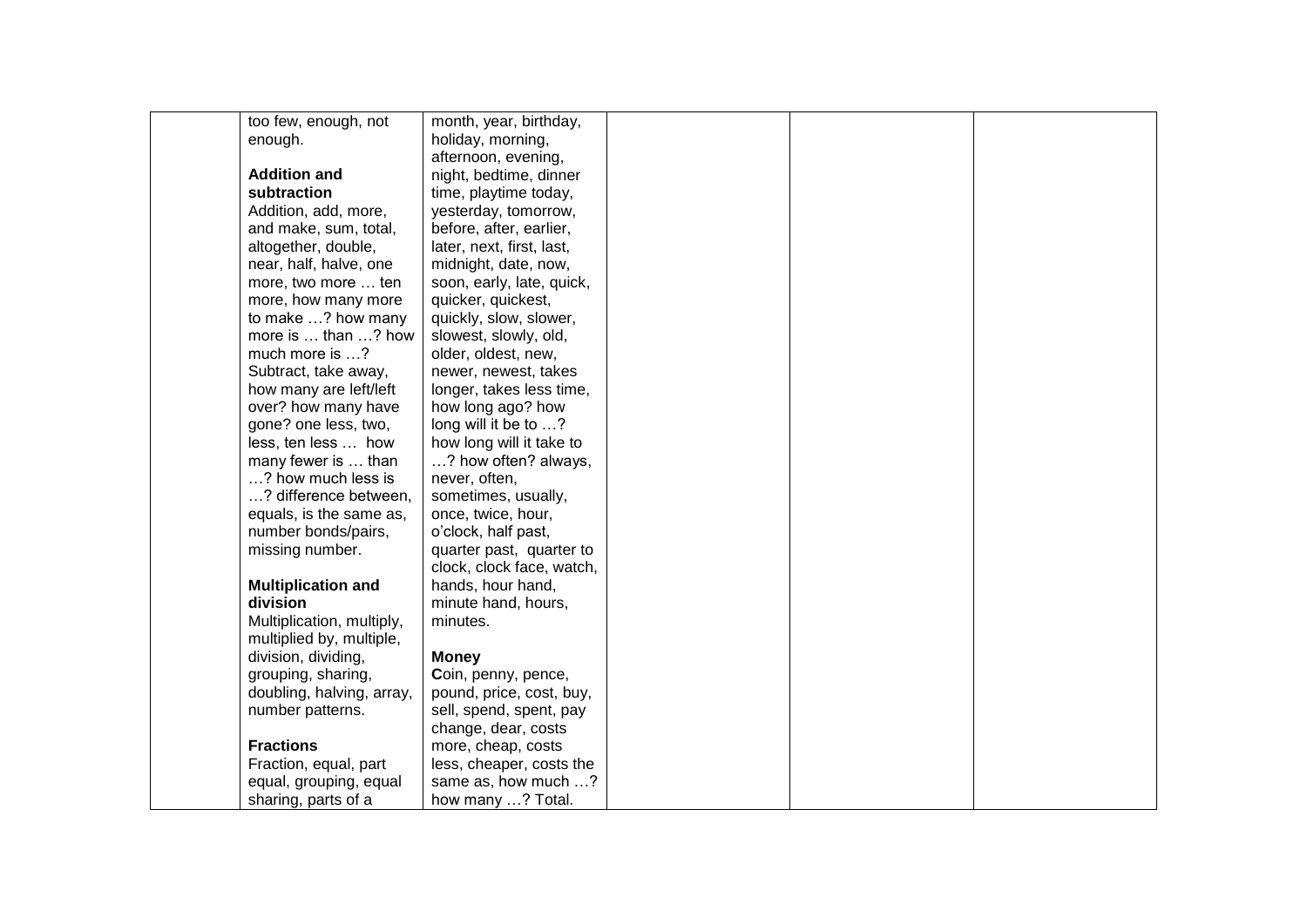|                   | whole, half, one of two                                                                                                                                                                                                                                                                                                                                                                                                                                                                                                                                                                                                                                                                                                                                                                                                           |                                                                                                                                                                                                                                                                                                                                                                                                                                                                                                                                                                                                                                                                                                                                                             |                                                                                                                                                                                                                                                                                                                                                                                                                                                                                                                                                                                                                                                                                                                                                     |                                                                                                                                                                                         |                                                                                                                                                                                                                                                                                                                                                                          |
|-------------------|-----------------------------------------------------------------------------------------------------------------------------------------------------------------------------------------------------------------------------------------------------------------------------------------------------------------------------------------------------------------------------------------------------------------------------------------------------------------------------------------------------------------------------------------------------------------------------------------------------------------------------------------------------------------------------------------------------------------------------------------------------------------------------------------------------------------------------------|-------------------------------------------------------------------------------------------------------------------------------------------------------------------------------------------------------------------------------------------------------------------------------------------------------------------------------------------------------------------------------------------------------------------------------------------------------------------------------------------------------------------------------------------------------------------------------------------------------------------------------------------------------------------------------------------------------------------------------------------------------------|-----------------------------------------------------------------------------------------------------------------------------------------------------------------------------------------------------------------------------------------------------------------------------------------------------------------------------------------------------------------------------------------------------------------------------------------------------------------------------------------------------------------------------------------------------------------------------------------------------------------------------------------------------------------------------------------------------------------------------------------------------|-----------------------------------------------------------------------------------------------------------------------------------------------------------------------------------------|--------------------------------------------------------------------------------------------------------------------------------------------------------------------------------------------------------------------------------------------------------------------------------------------------------------------------------------------------------------------------|
|                   | equal parts, quarter,                                                                                                                                                                                                                                                                                                                                                                                                                                                                                                                                                                                                                                                                                                                                                                                                             |                                                                                                                                                                                                                                                                                                                                                                                                                                                                                                                                                                                                                                                                                                                                                             |                                                                                                                                                                                                                                                                                                                                                                                                                                                                                                                                                                                                                                                                                                                                                     |                                                                                                                                                                                         |                                                                                                                                                                                                                                                                                                                                                                          |
|                   | one of four equal parts.                                                                                                                                                                                                                                                                                                                                                                                                                                                                                                                                                                                                                                                                                                                                                                                                          |                                                                                                                                                                                                                                                                                                                                                                                                                                                                                                                                                                                                                                                                                                                                                             |                                                                                                                                                                                                                                                                                                                                                                                                                                                                                                                                                                                                                                                                                                                                                     |                                                                                                                                                                                         |                                                                                                                                                                                                                                                                                                                                                                          |
|                   | <b>Number</b>                                                                                                                                                                                                                                                                                                                                                                                                                                                                                                                                                                                                                                                                                                                                                                                                                     | <b>Measurement</b>                                                                                                                                                                                                                                                                                                                                                                                                                                                                                                                                                                                                                                                                                                                                          | <b>Geometry</b>                                                                                                                                                                                                                                                                                                                                                                                                                                                                                                                                                                                                                                                                                                                                     | <b>Statistics</b>                                                                                                                                                                       | <b>General</b>                                                                                                                                                                                                                                                                                                                                                           |
| Year <sub>2</sub> | <b>Number</b><br>Numeral, zero, one,<br>two, three  twenty,<br>teens numbers, eleven,<br>twelve  twenty,<br>twenty-one, twenty-two<br>one hundred, two<br>hundred  one<br>thousand, none, how<br>many ? count, count<br>(up) to, count on (from,<br>to), count back (from,<br>to), forwards,<br>backwards, count in<br>ones, twos, fives, tens,<br>threes, fours and so on,<br>equal to, equivalent to,<br>is the same as, more,<br>less, most, least, tally,<br>many, odd, even,<br>multiple of, sequence,<br>continue, predict, few,<br>pattern, pair, rule ><br>greater than < less than<br><b>Place value</b><br>Ones, tens, hundreds<br>digit one-, two- or three-<br>digit number, place,<br>place value stands for,<br>represents, exchange,<br>the same number as, as<br>many as more, larger,<br>bigger, greater, fewer, | <b>Measures</b><br>measurement, size,<br>compare, measuring,<br>scale, guess, estimate,<br>enough, not enough,<br>too much, too little, too<br>many, too few, nearly,<br>close to, about the<br>same as, roughly, just<br>over, just under.<br>Length<br>centimetre, metre,<br>length, height, width,<br>depth, long, short, tall,<br>high, low, wide, narrow,<br>thick, thin, longer,<br>shorter, taller, higher<br>and so on, longest,<br>shortest, tallest, highest<br>and so on, far,<br>further, furthest, near,<br>close, ruler, metre stick,<br>tape measure.<br>Weight<br>kilogram, half kilogram,<br>gram, weigh, weighs,<br>balances, heavy, light,<br>heavier than, lighter<br>than, heaviest, lightest<br>scales.<br><b>Capacity and volume</b> | <b>Properties of shape</b><br>shape, pattern, flat,<br>curved, straight, round,<br>hollow, solid, sort,<br>make, build, draw,<br>surface, size, bigger,<br>larger, smaller,<br>symmetry, symmetrical,<br>symmetrical pattern,<br>line symmetry pattern,<br>repeating pattern,<br>match.<br>2-D shapes<br>corner, side, point,<br>pointed, rectangle<br>(including square),<br>rectangular, circle,<br>circular, triangle,<br>triangular, pentagon,<br>hexagon, octagon.<br>3-D shapes<br>face, edge, vertex,<br>vertices, cube, cuboid,<br>pyramid, sphere, cone,<br>cylinder.<br><b>Position and direction</b><br>Position, over, under,<br>underneath, above,<br>below, top, bottom, side<br>on, in outside, inside,<br>around, in front, behind, | count, tally, sort, vote,<br>graph, block graph,<br>pictogram, represent,<br>group, set, list, table,<br>label, title, most<br>popular, most common,<br>least popular, least<br>common. | Pattern, puzzle,<br>problem, problem<br>solving, mental,<br>mentally, what could we<br>try next? how did you<br>work it out? show how<br>you  explain your<br>thinking, explain your<br>method, describe the<br>pattern, describe the<br>rule, investigate,<br>recognise, describe,<br>draw, compare, sort,<br>mental calculation,<br>written calculation,<br>reasoning. |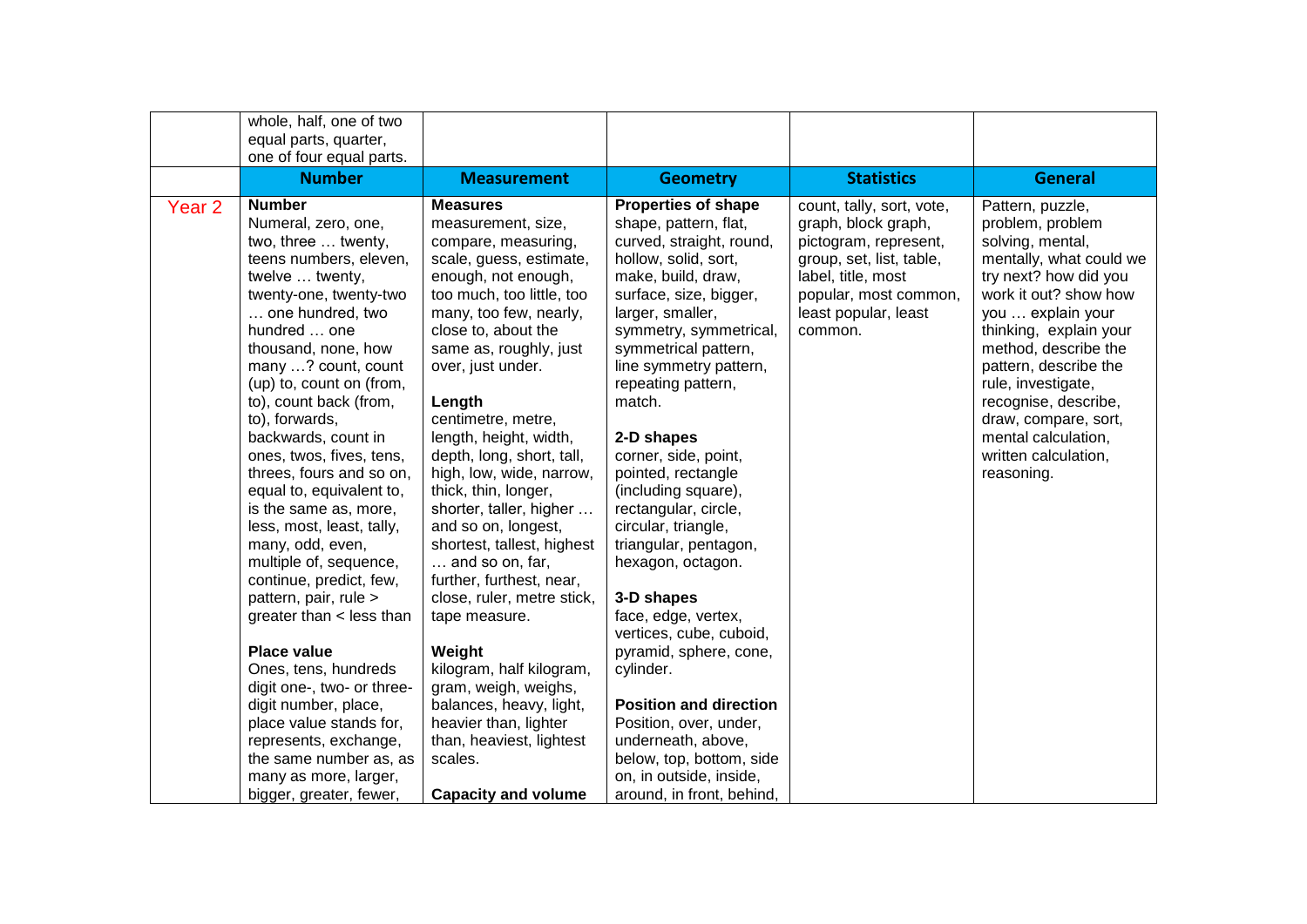| smaller, less, fewest,    | litre, half litre, millilitre, | front, back, beside, next  |  |
|---------------------------|--------------------------------|----------------------------|--|
| smallest, least, most,    | capacity, volume, full,        | to, opposite, apart,       |  |
| biggest, largest,         | empty, more than, less         | between, middle, edge,     |  |
| greatest one more, ten    | than, half full, quarter       | centre, corner,            |  |
| more, one less, ten       | full, holds, contains,         | direction, journey, route, |  |
| less, equal to, compare,  | container.                     | left, right, up, down,     |  |
| order, size, first,       |                                | higher, lower, forwards,   |  |
| second, third             | <b>Temperature</b>             | backwards, sideways,       |  |
| twentieth, twenty-first,  | Degree                         | across, next to, close,    |  |
| twenty-second  last,      |                                | near, far, along,          |  |
| last but one, before,     | Time                           | through, to, from,         |  |
| after, next, between,     | days of the week,              | towards, away from,        |  |
| halfway between,          | Monday, Tuesday                | clockwise,                 |  |
| above, below.             | months of the year             | anticlockwise,             |  |
|                           | (January, February )           | movement, slide, roll,     |  |
| <b>Estimating</b>         | seasons: spring,               | turn, stretch, bend,       |  |
| guess how many ?          | summer, autumn,                | whole turn, half turn,     |  |
| estimate, nearly,         | winter, day, week,             | quarter turn, three-       |  |
| roughly close to, about   | weekend, fortnight,            | quarter turn, right angle, |  |
| the same as, just over,   | month, year, birthday,         | straight line.             |  |
| just under, exact,        | holiday morning,               |                            |  |
| exactly                   | afternoon, evening,            |                            |  |
|                           | night, bedtime,                |                            |  |
| <b>Addition and</b>       | dinnertime, playtime,          |                            |  |
| subtraction               | today, yesterday,              |                            |  |
| Addition, add, more,      | tomorrow, before, after,       |                            |  |
| and make, sum, total      | earlier, later next, first,    |                            |  |
| altogether, double,       | last, midnight, date,          |                            |  |
| near, double half, halve, | now, soon, early, late,        |                            |  |
| one more, two more        | quick, quicker, quickest,      |                            |  |
| ten more  one             | quickly, slow, slower,         |                            |  |
| hundred more, how         | slowest, slowly, old,          |                            |  |
| many more to make ?       | older, oldest, new,            |                            |  |
| how many more is          | newer, newest, takes           |                            |  |
| than ? how much           | longer, takes less time,       |                            |  |
| more is ?                 | how long ago? how              |                            |  |
| Subtract, take away       | long will it be to ?           |                            |  |
| how many are left/left    | how long will it take to       |                            |  |
| over? how many have       | .? how often? always,          |                            |  |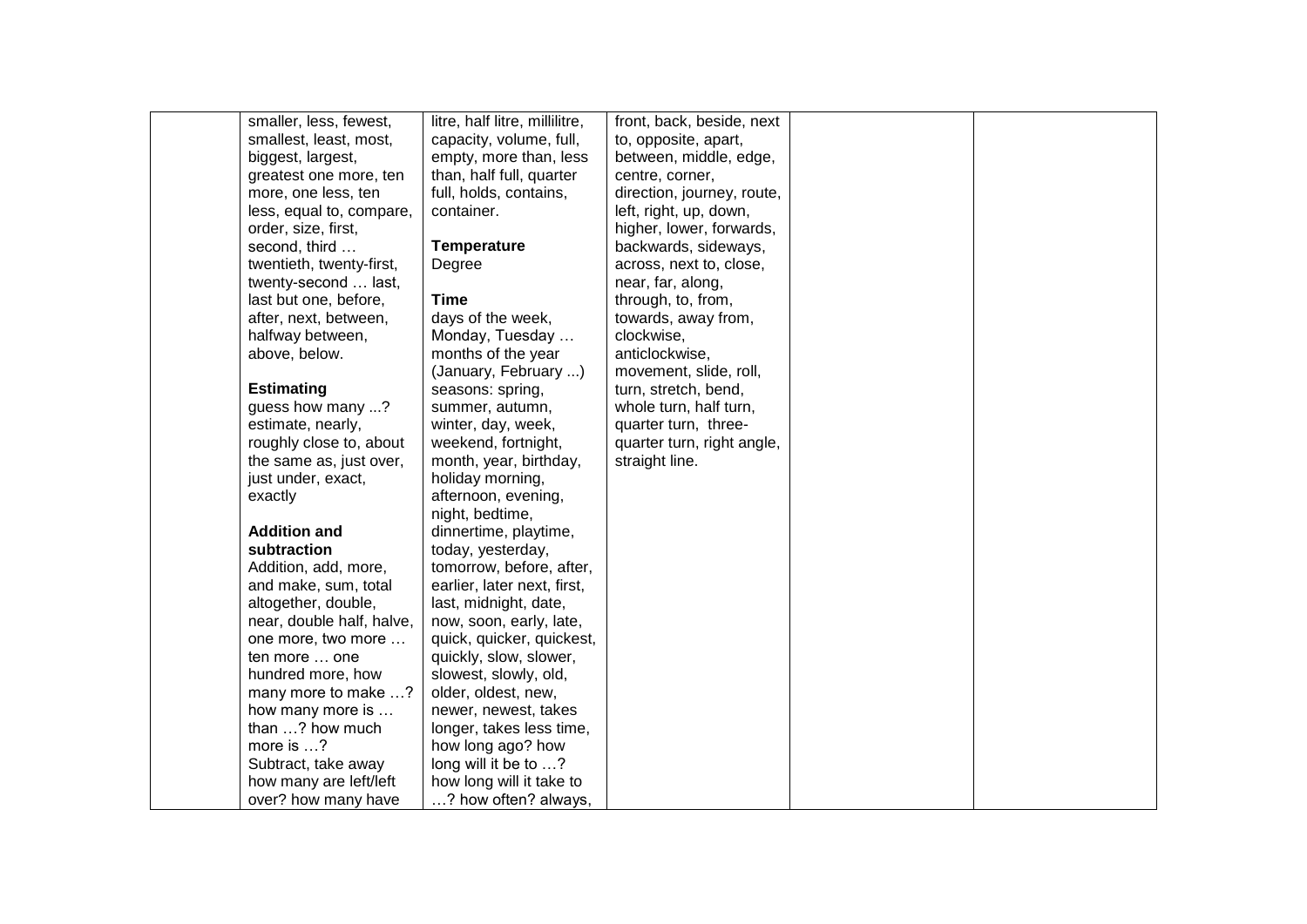| gone? one less, two         | never, often,            |  |  |
|-----------------------------|--------------------------|--|--|
| less, ten less  one         | sometimes, usually       |  |  |
| hundred less, how           | once, twice, hour,       |  |  |
| many fewer is  than         | o'clock, half past,      |  |  |
| ? how much less is          | quarter past, quarter to |  |  |
| ? difference between,       | 5, 10, 15  minutes       |  |  |
| equals, is the same as,     | past, clock, clock face, |  |  |
| number bonds                | watch, hands,            |  |  |
| /pairs/facts tens           | digital/analogue,        |  |  |
| boundary                    | clock/watch, timer, hour |  |  |
|                             | hand, minute hand,       |  |  |
| <b>Multiplication and</b>   | hours, minutes,          |  |  |
| division                    | seconds.                 |  |  |
| Multiplication, multiply,   |                          |  |  |
| multiplied by, multiple,    | <b>Money</b>             |  |  |
| groups of times, once,      | Coin, penny, pence,      |  |  |
| twice, three times  ten     | pound, price, cost, buy, |  |  |
| times, repeated             | bought, sell, sold,      |  |  |
| addition, division,         | spend, spent, pay,       |  |  |
| dividing, divide, divided   | change, dear, costs,     |  |  |
| by, divided into,           | more cheap, costs,       |  |  |
| grouping, sharing,          | less, cheaper, costs the |  |  |
| share, share equally,       | same as, how much ?      |  |  |
| left, left over, one each,  | how many ? Total.        |  |  |
| two each, three each        |                          |  |  |
| ten each, group in pairs,   |                          |  |  |
| threes  tens equal          |                          |  |  |
| groups of, doubling,        |                          |  |  |
| halving, array, row,        |                          |  |  |
| column, number              |                          |  |  |
| patterns, multiplication    |                          |  |  |
| table, multiplication fact, |                          |  |  |
| division fact               |                          |  |  |
|                             |                          |  |  |
| <b>Fractions</b>            |                          |  |  |
| Fraction, equivalent        |                          |  |  |
| fraction, mixed number,     |                          |  |  |
| numerator,                  |                          |  |  |
| denominator, equal          |                          |  |  |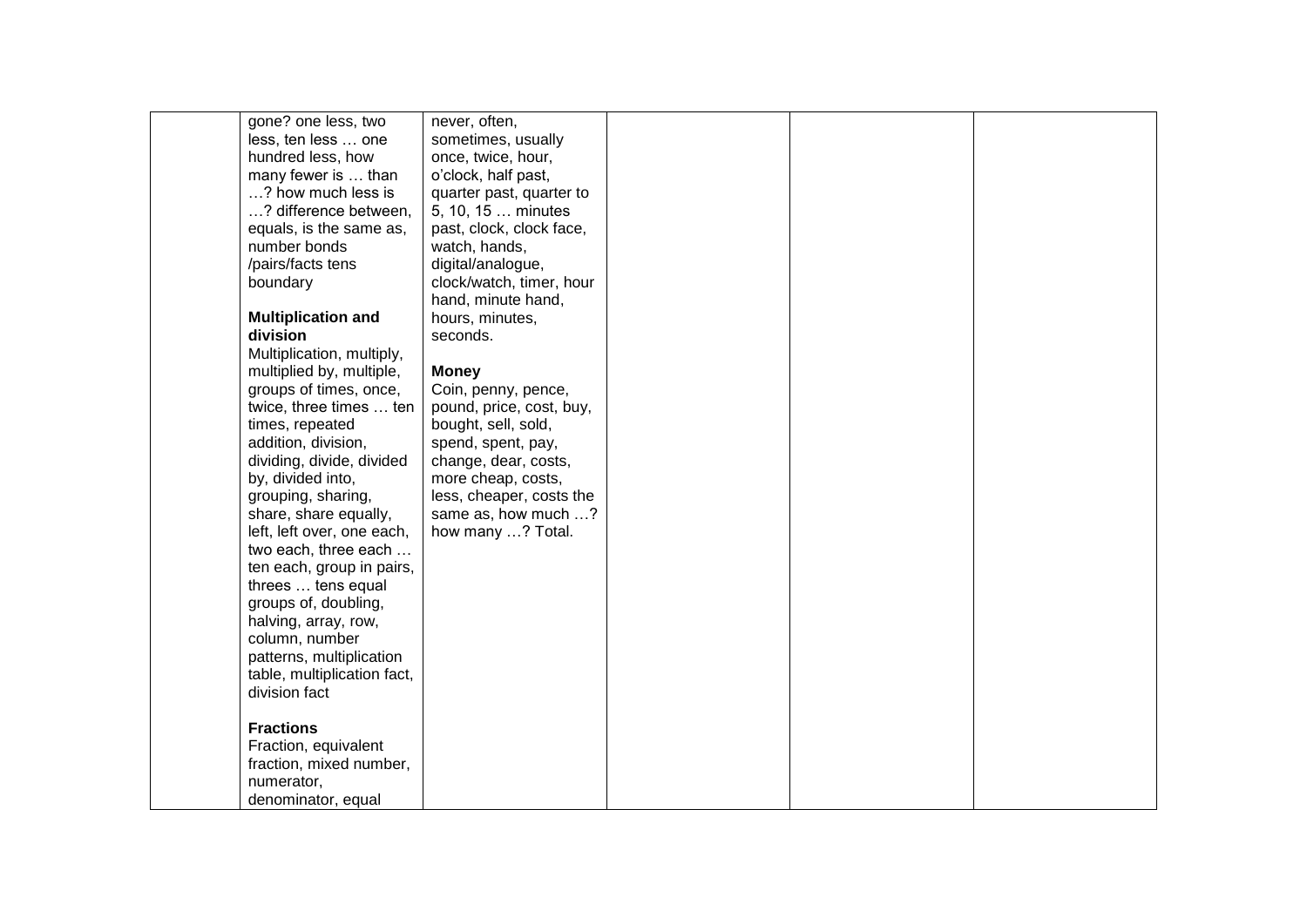| part, equal grouping,<br>equal sharing, parts of a |  |  |
|----------------------------------------------------|--|--|
| whole half, two halves,                            |  |  |
| one of two equal parts,                            |  |  |
| quarter, two quarters,                             |  |  |
| three quarters, one of                             |  |  |
| four equal parts, one                              |  |  |
| third, two thirds one of                           |  |  |
| three equal parts.                                 |  |  |

## **KS2 Mathematics Vocabulary**

|                   | <b>Number</b>                                                                                                                                                                                                                                                                                                                                                                                                                                                                                                                                             | <b>Measurement</b>                                                                                                                                                                                                                                                                                                                                                                                                                                                                                                                                          | <b>Geometry</b>                                                                                                                                                                                                                                                                                                                                                                                                                                                                                                                          | <b>Statistics</b>                                                                                                                                                                                                                                                                      | <b>General</b>                                                                                                                                                                                                                                                                                                                                                                                                          |
|-------------------|-----------------------------------------------------------------------------------------------------------------------------------------------------------------------------------------------------------------------------------------------------------------------------------------------------------------------------------------------------------------------------------------------------------------------------------------------------------------------------------------------------------------------------------------------------------|-------------------------------------------------------------------------------------------------------------------------------------------------------------------------------------------------------------------------------------------------------------------------------------------------------------------------------------------------------------------------------------------------------------------------------------------------------------------------------------------------------------------------------------------------------------|------------------------------------------------------------------------------------------------------------------------------------------------------------------------------------------------------------------------------------------------------------------------------------------------------------------------------------------------------------------------------------------------------------------------------------------------------------------------------------------------------------------------------------------|----------------------------------------------------------------------------------------------------------------------------------------------------------------------------------------------------------------------------------------------------------------------------------------|-------------------------------------------------------------------------------------------------------------------------------------------------------------------------------------------------------------------------------------------------------------------------------------------------------------------------------------------------------------------------------------------------------------------------|
| Year <sub>3</sub> | <b>Number</b><br>Number, numeral zero<br>one, two, three<br>twenty teens numbers,<br>eleven, twelve<br>twenty, twenty-one,<br>twenty-two  one<br>hundred, two hundred<br>one thousand, none,<br>how many ? count,<br>count (up) to, count on<br>(from, to), count back<br>(from, to) forwards,<br>backwards, count in<br>ones, twos, fives, tens,<br>threes, fours, eights,<br>fifties and so on to<br>hundreds, equal to,<br>equivalent to, is the<br>same as, more, less<br>most, least, tally, many,<br>odd, even multiple of,<br>factor of, sequence, | <b>Measures</b><br>measurement, size,<br>compare, measuring<br>scale, division guess,<br>estimate, enough, not<br>enough, too much, too<br>little, too many, too few,<br>nearly, close to, about<br>the same as,<br>approximately, roughly,<br>just over, just under<br>Length<br>millimetre, centimetre,<br>metre, kilometre, mile,<br>length, height, width,<br>depth, long, short, tall,<br>high, low wide, narrow<br>thick, thin longer,<br>shorter, taller, higher,<br>longest, shortest, tallest,<br>highest, far, further,<br>furthest, near, close, | <b>Properties of shape</b><br>shape, pattern,<br>Flat, curved, straight,<br>round, hollow, solid sort,<br>make, build, draw,<br>perimeter, surface, size,<br>bigger, larger, smaller<br>symmetry, symmetrical,<br>symmetrical pattern,<br>line, symmetry pattern,<br>repeating pattern,<br>match.<br>2-D shapes<br>corner, side, point,<br>pointed, rectangle<br>(including square),<br>rectangular, circle,<br>circular, triangle,<br>triangular, pentagon,<br>pentagonal, hexagon,<br>hexagonal, octagon,<br>octagonal, quadrilateral, | count, tally, sort, vote,<br>graph, block graph,<br>pictogram, represent,<br>group, set, list, table,<br>chart, bar chart,<br>frequency table, Carroll<br>diagram, Venn diagram,<br>label, title, axis, axes,<br>diagram most popular,<br>most common, least<br>popular, least common. | Pattern, puzzle,<br>problem, problem-<br>solving, mental,<br>mentally, what could we<br>try next? how did you<br>work it out? show how<br>you  explain your<br>thinking, explain your<br>method, describe the<br>pattern, describe the<br>rule, investigate,<br>recognise, describe,<br>draw, compare, sort,<br>greatest value, least<br>value, mental<br>calculation, written<br>calculation, statement,<br>reasoning. |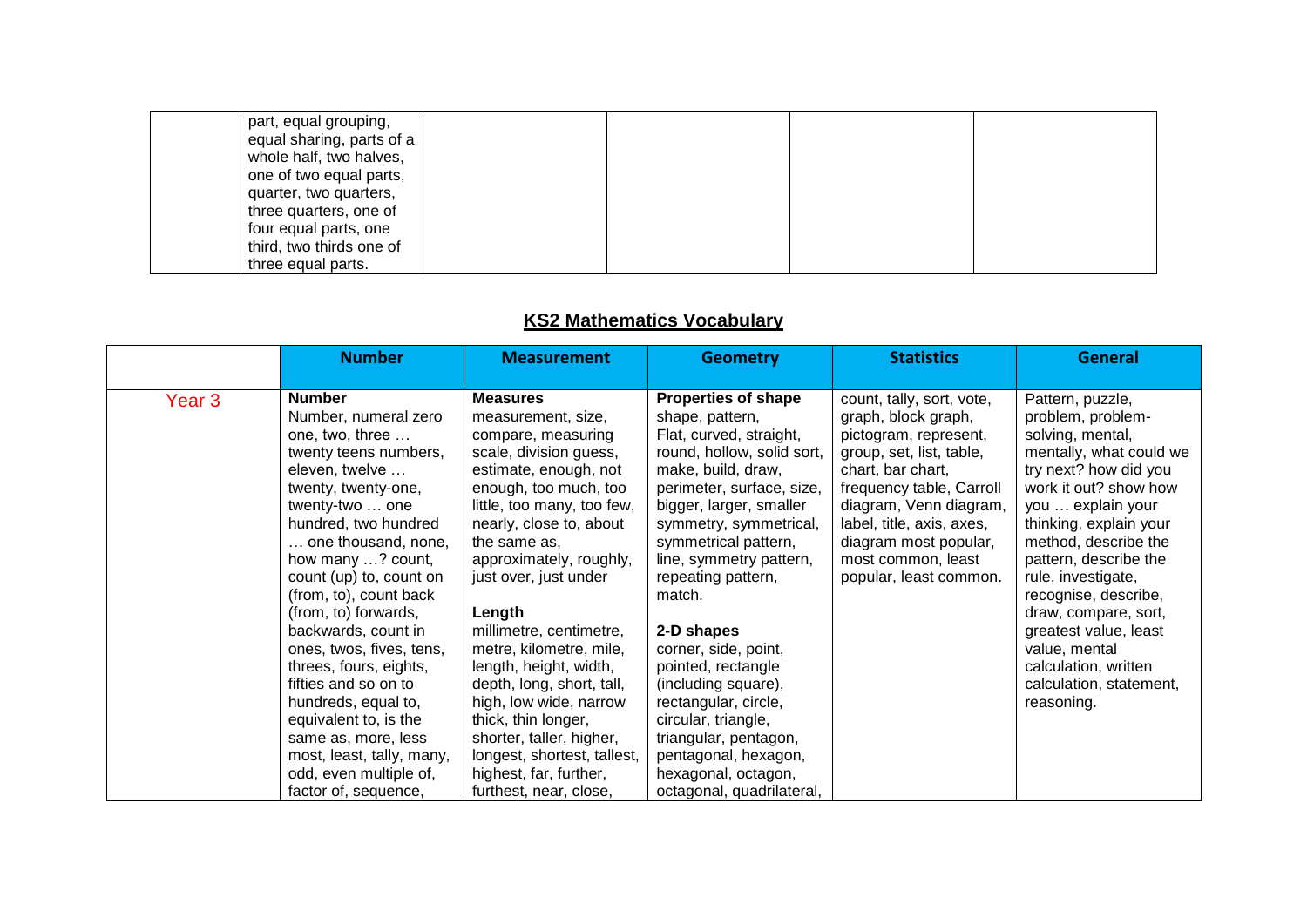| continue predict, few,     | distance apart                 | right-angled, parallel,                    |  |
|----------------------------|--------------------------------|--------------------------------------------|--|
| pattern, pair, rule,       | between  to  from              | perpendicular.                             |  |
| relationship, $>$ greater  | perimeter, ruler, metre        | 3-D shapes                                 |  |
| than, $<$ less than,       | stick, tape measure.           | face, edge, vertex,                        |  |
| Roman numerals,            |                                | vertices, cube, cuboid,                    |  |
|                            | Weight                         | pyramid sphere,                            |  |
| <b>Place value</b>         | kilogram, half kilogram,       | hemisphere, cone,                          |  |
| ones tens, hundreds,       | gram, weigh, weighs,           | cylinder, prism,                           |  |
| digit one-, two- or three- | balances, heavy, light         | triangular prism.                          |  |
| digit number place,        | heavier than, lighter          |                                            |  |
| place value, stands for,   | than, heaviest, lightest       | <b>Position and direction</b>              |  |
| represents, exchange,      | scales.                        | Position, over, under,                     |  |
| the same number as, as     |                                | underneath, above,                         |  |
| many as more, larger,      | <b>Capacity and volume</b>     | below, top, bottom, side                   |  |
| bigger, greater, fewer,    | litre, half litre, millilitre, | on, in, outside, inside,                   |  |
| smaller, less, fewest,     | capacity, volume, full,        | around, in front, behind,                  |  |
| smallest, least, most,     | empty, more than, less         | front, back, beside, next                  |  |
| biggest, largest,          | than, half full, quarter       | to, opposite, apart,                       |  |
| greatest, one more, ten    | full, holds, contains          | between, middle, edge,                     |  |
| more, one hundred          | container.                     | centre, corner, direction,                 |  |
| more one less, ten less,   |                                | journey, route, left, right,               |  |
| one hundred less, equal    | <b>Temperature</b>             | up, down, higher, lower,                   |  |
| to, compare, order,        | temperature, degree,           | forwards, backwards,                       |  |
| size, first, second, third | centigrade.                    | sideways, across, next                     |  |
| twentieth, twenty-         |                                | to, close, near, far,                      |  |
| first, twenty-second       | Time                           | along, through to, from,                   |  |
| last, last but one,        | Time, days of the week,        | towards, away from,                        |  |
| before, after next,        | Monday, Tuesday                | clockwise,                                 |  |
| between, halfway           | months of the year             | anticlockwise, compass                     |  |
| between above, below.      | (January, February )           | point, north, south, east,                 |  |
|                            |                                |                                            |  |
| <b>Estimating</b>          | Seasons: spring,               | west, N, S, E, W,<br>horizontal, vertical, |  |
|                            | summer, autumn, winter         |                                            |  |
| guess how many ?           | day, week, weekend,            | diagonal, movement,                        |  |
| estimate, nearly,          | fortnight, month, year,        | slide, roll turn, stretch,                 |  |
| roughly, close to,         | century, birthday,             | bend, whole turn, half                     |  |
| approximate,               | holiday, morning,              | turn, quarter turn, three-                 |  |
| approximately, about       | afternoon, evening,            | quarter turn angle  is                     |  |
| the same as, just over,    | night, bedtime, dinner         | a greater/smaller angle                    |  |
| just under. exact,         | time, playtime, today,         | than right angle,                          |  |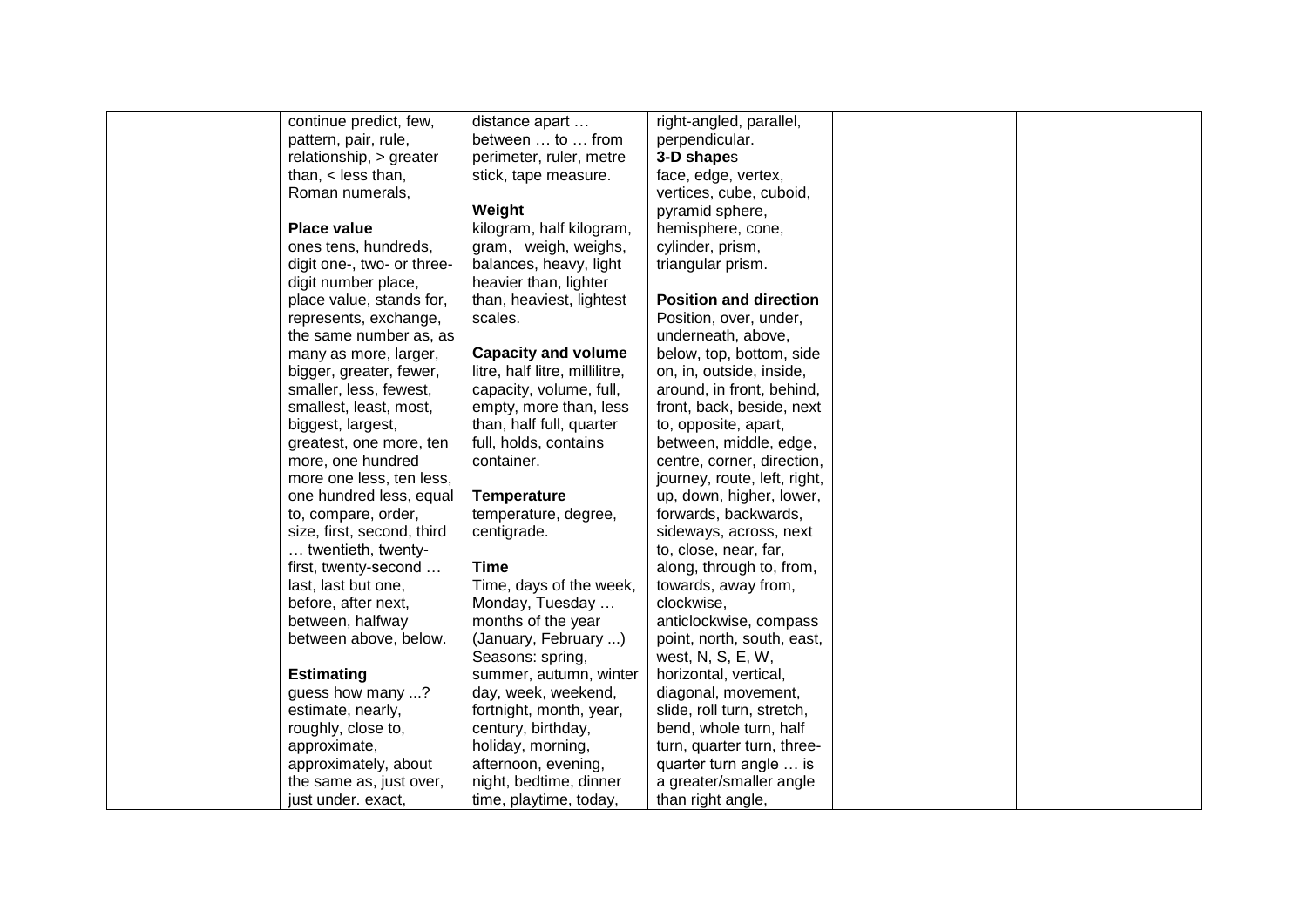| exactly too many, too             | yesterday, tomorrow,      | acute angle, obtuse   |  |
|-----------------------------------|---------------------------|-----------------------|--|
| few enough, not enough            | before, after, earlier,   | angle, straight line. |  |
| round, nearest, round to          | later, next, first, last  |                       |  |
| the nearest ten,                  | midnight, calendar,       |                       |  |
| hundred round up,                 | date, now, soon, early,   |                       |  |
| round down                        | late, earliest, latest,   |                       |  |
| addition and subtraction          | quick, quicker, quickest, |                       |  |
| addition add, more, and           | quickly, slow, slower,    |                       |  |
| make, sum, total                  | slowest, slowly, old,     |                       |  |
| altogether double near            | older, oldest, new,       |                       |  |
| double half, halve one            | newer, newest, takes      |                       |  |
| more, two more  ten               | longer, takes less time,  |                       |  |
| more  one hundred                 | how long ago? how         |                       |  |
| more how many more                | long will it be to ? how  |                       |  |
| to make ? how many                | long will it take to ?    |                       |  |
| more is  than ? how               | how often? always,        |                       |  |
| much more is ?                    | never, often,             |                       |  |
| subtract take away how            | sometimes, usually        |                       |  |
| many are left/left over?          | once, twice, hour,        |                       |  |
| how many have gone?               | o'clock, half past,       |                       |  |
|                                   |                           |                       |  |
| one less, two less, ten           | quarter past, quarter to  |                       |  |
| less  one hundred                 | 5, 10, 15  minutes        |                       |  |
| less how many fewer is            | past a.m., p.m. clock,    |                       |  |
| $\ldots$ than $\ldots$ ? how much | clock face, watch,        |                       |  |
| less is ? Difference,             | hands, digital/analogue   |                       |  |
| between, equals is the            | clock/watch, timer, hour  |                       |  |
| same as, number                   | hand, minute hand,        |                       |  |
| bonds/pairs/facts                 | hours, minutes,           |                       |  |
| missing number, tens              | seconds, Roman            |                       |  |
| boundary, hundreds                | numerals, 12-hour clock   |                       |  |
| boundary                          | time, 24-hour clock       |                       |  |
|                                   | time.                     |                       |  |
| <b>Multiplication and</b>         |                           |                       |  |
| division multiplication,          | <b>Money</b>              |                       |  |
| multiply, multiplied by,          | Money, coin penny,        |                       |  |
| multiple, factor, groups          | pence, pound, price,      |                       |  |
| of, times, product once,          | cost, buy, bought, sell,  |                       |  |
| twice, three times  ten           | sold, spend, spent, pay,  |                       |  |
| times, repeated                   | change, dear, costs       |                       |  |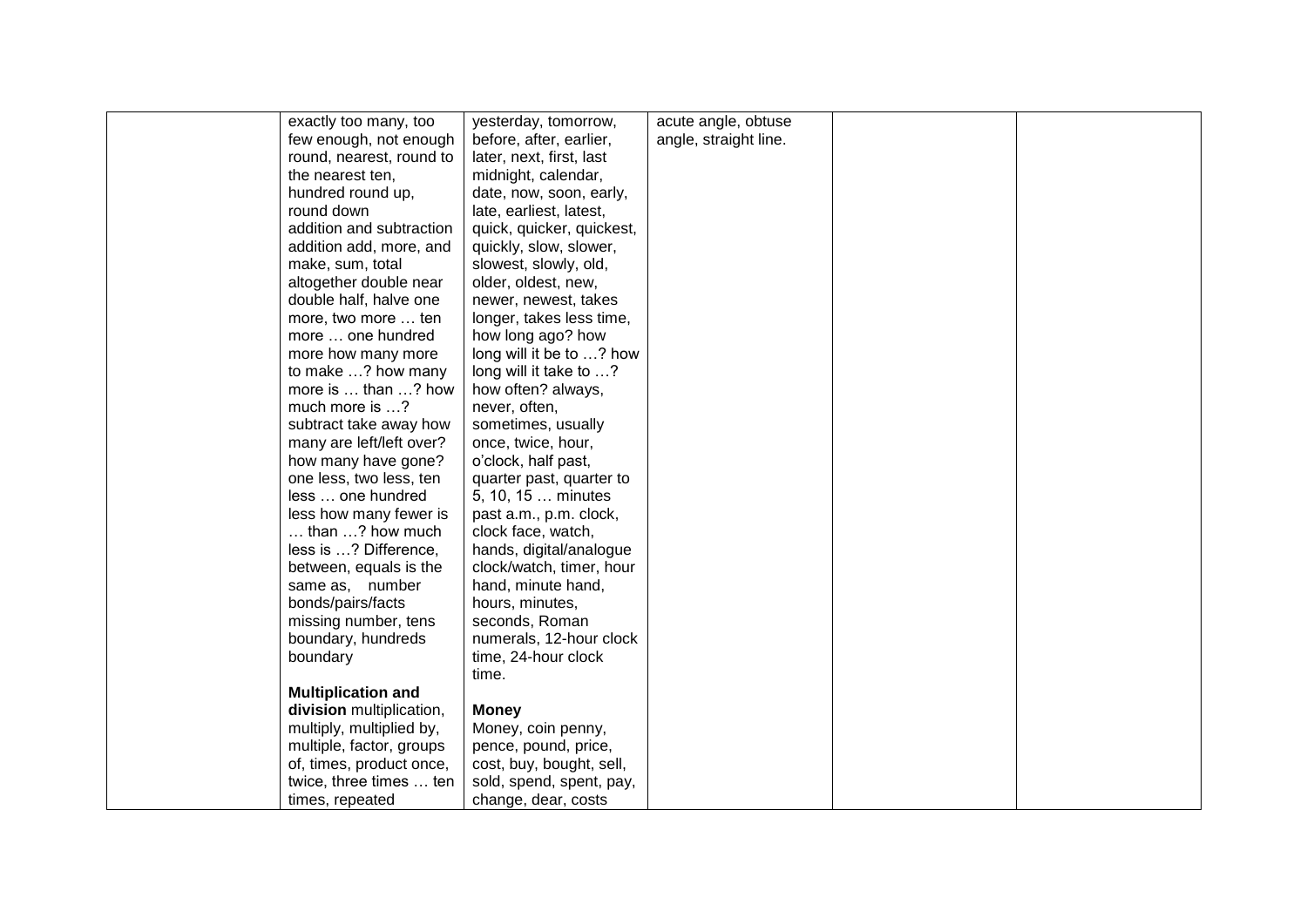|                   | addition, division,                                       | more, cheap, costs less,                  |                            |                           |                         |
|-------------------|-----------------------------------------------------------|-------------------------------------------|----------------------------|---------------------------|-------------------------|
|                   | dividing, divide, divided<br>by, divided into, left, left | cheaper, costs the<br>same as, how much ? |                            |                           |                         |
|                   | over, remainder,                                          | how many ? Total.                         |                            |                           |                         |
|                   | grouping, sharing,                                        |                                           |                            |                           |                         |
|                   | share, share equally                                      |                                           |                            |                           |                         |
|                   | one each, two each,<br>three each  ten each,              |                                           |                            |                           |                         |
|                   | group in pairs, threes                                    |                                           |                            |                           |                         |
|                   | tens, equal groups of,                                    |                                           |                            |                           |                         |
|                   | doubling, halving, array                                  |                                           |                            |                           |                         |
|                   | row, column, number                                       |                                           |                            |                           |                         |
|                   | patterns, multiplication                                  |                                           |                            |                           |                         |
|                   | table, multiplication fact,                               |                                           |                            |                           |                         |
|                   | division fact.                                            |                                           |                            |                           |                         |
|                   | <b>Fractions</b>                                          |                                           |                            |                           |                         |
|                   | Fraction, equivalent,                                     |                                           |                            |                           |                         |
|                   | fraction, mixed number,                                   |                                           |                            |                           |                         |
|                   | numerator,                                                |                                           |                            |                           |                         |
|                   | denominator, equal                                        |                                           |                            |                           |                         |
|                   | part, equal grouping,                                     |                                           |                            |                           |                         |
|                   | equal sharing, parts of a<br>whole half, two halves,      |                                           |                            |                           |                         |
|                   | one of two equal parts,                                   |                                           |                            |                           |                         |
|                   | quarter, two quarters,                                    |                                           |                            |                           |                         |
|                   | three quarters, one of                                    |                                           |                            |                           |                         |
|                   | four equal parts, one                                     |                                           |                            |                           |                         |
|                   | third, two thirds, one of                                 |                                           |                            |                           |                         |
|                   | three equal parts,<br>sixths, sevenths,                   |                                           |                            |                           |                         |
|                   | eighths, tenths                                           |                                           |                            |                           |                         |
|                   | <b>Number</b>                                             | <b>Measurement</b>                        | <b>Geometry</b>            | <b>Statistics</b>         | <b>General</b>          |
|                   |                                                           |                                           |                            |                           |                         |
| Year <sub>4</sub> | <b>Number</b>                                             | <b>Measure</b>                            | <b>Properties of shape</b> | Count, tally, sort, vote, | Pattern, puzzle         |
|                   | Numeral, zero, one,                                       | Measurement, size,                        | Shape, pattern, flat,      | survey, questionnaire,    | problem, problem        |
|                   | two, three  twenty                                        | compare, unit, standard                   | line, curved, straight,    | data, graph, block        | solving, mental,        |
|                   | teens numbers, eleven,                                    | unit, metric unit,                        | round, hollow, solid,      | graph, pictogram,         | mentally, what could we |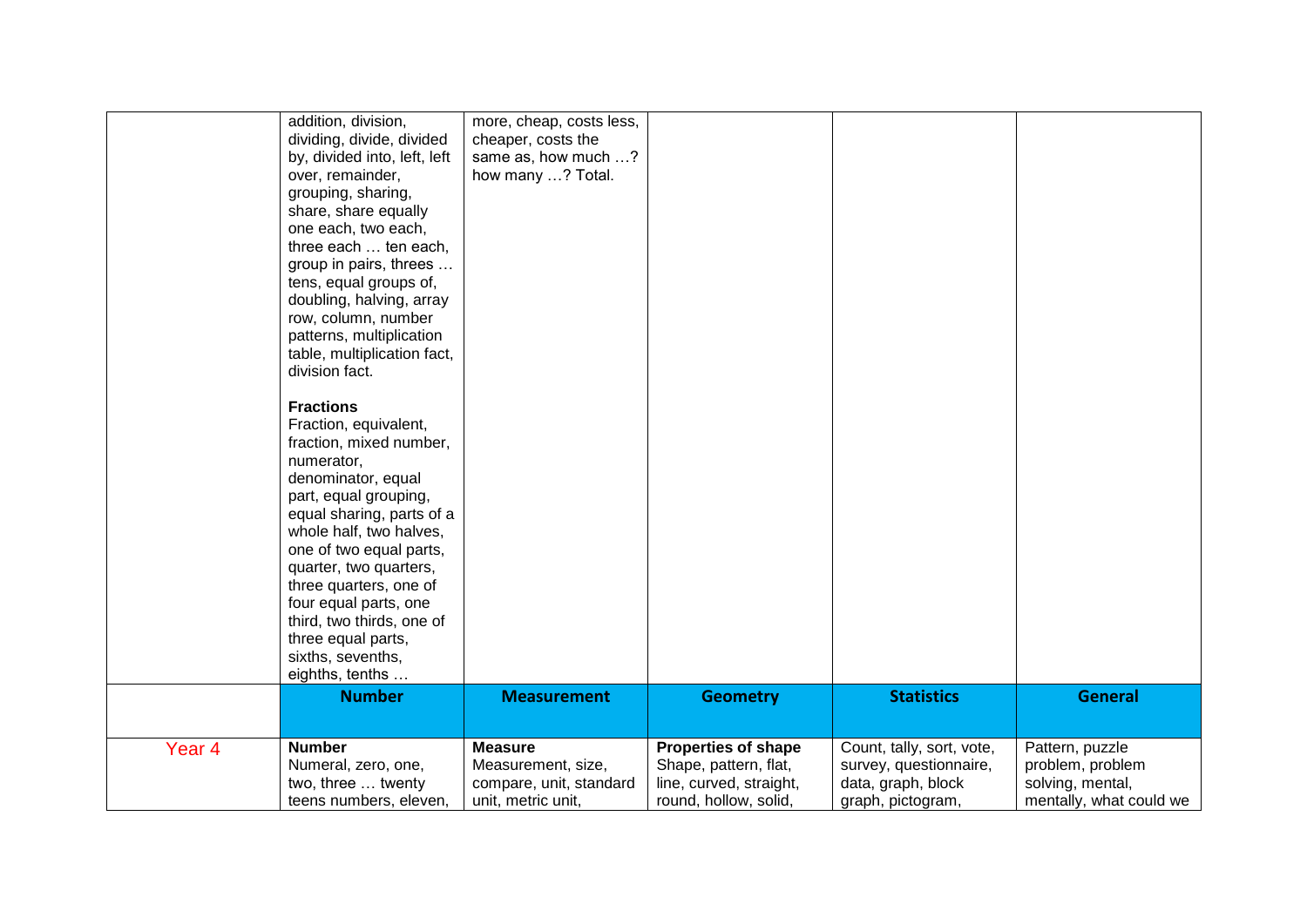| twelve  twenty,            | measuring scale,            | sort, make, build,        | represent, group, set,  | try next? how did you  |
|----------------------------|-----------------------------|---------------------------|-------------------------|------------------------|
| twenty-one, twenty-two,    | division, guess,            | construct, draw, sketch,  | list, table, chart, bar | work it out? show how  |
| one hundred, two           | estimate, enough, not       | perimeter centre,         | chart, frequency table, | you  explain your      |
| hundred  one               | enough, too much, too       | surface, angle, right-    | Carroll diagram, Venn   | thinking, explain your |
| thousand  ten              | little, too many, too few   | angled, base, square-     | diagram, label, title,  | method, describe the   |
| thousand, hundred          | nearly, close to, about     | based, size, bigger,      | axis, axes, diagram,    | pattern, describe the  |
| thousand, million, none,   | the same as,                | larger, smaller,          | most popular, most      | rule, investigate,     |
| how many ? count,          | approximately, roughly,     | symmetry, symmetrical,    | common, least popular,  | recognise, describe,   |
| count (up) to, count on    | just over, just under.      | symmetrical pattern.      | least common.           | draw, compare, sort,   |
| (from, to), count back     |                             | line symmetry. reflect,   |                         | greatest, value, least |
| (from, to), forwards,      | Length                      | reflection pattern,       |                         | value, mental          |
| backwards, count in        | Millimetre, centimetre,     | repeating pattern.        |                         | calculation, written   |
| ones, twos, fives, tens,   | metre, kilometre, mile,     | match regular, irregular. |                         | calculation, statement |
| threes, fours, eights,     | length, height, width,      |                           |                         | justify, make a        |
| fifties, sixes, sevens,    | depth, breadth, long,       | 2-D shapes                |                         | statement, reasoning.  |
| nines, twenty-fives and    | short, tall, high, low,     | 2-D, two-dimensional,     |                         |                        |
| so on to hundreds,         | wide, narrow, thick, thin,  | corner, side, point,      |                         |                        |
| thousands, equal to,       | longer, shorter, taller,    | pointed, rectangle        |                         |                        |
| equivalent to, is the      | higher  and so on,          | (including square),       |                         |                        |
| same as, more, less        | longest, shortest, tallest, | rectangular, oblong,      |                         |                        |
| most, least, tally, many,  | highest  and so on,         | rectilinear circle,       |                         |                        |
| odd, even, multiple of,    | far, further, furthest,     | circular, triangle,       |                         |                        |
| factor of, sequence,       | near, close, distance       | triangular equilateral    |                         |                        |
| continue, predict, few,    | apart  between  to          | triangle, isosceles       |                         |                        |
| pattern, pair, rule,       | $\ldots$ from edge,         | triangle, scalene         |                         |                        |
| relationship,              | perimeter, area, covers,    | triangle, pentagon,       |                         |                        |
| next, consecutive >        | square centimetre           | pentagonal, hexagon,      |                         |                        |
| greater than, $\lt$ less   | (cm2), ruler, metre stick,  | hexagonal, heptagon,      |                         |                        |
| than, Roman numerals,      | tape measure.               | octagon, octagonal,       |                         |                        |
| integer, positive,         |                             | quadrilateral,            |                         |                        |
| negative, above/below,     | Weight                      | parallelogram, rhombus,   |                         |                        |
| zero, minus, negative,     | Mass, big, bigger, small,   | trapezium, polygon,       |                         |                        |
| numbers.                   | smaller, weight,            | right-angled, parallel,   |                         |                        |
|                            | heavy/light,                | perpendicular.            |                         |                        |
| <b>Place value</b>         | heavier/lighter,            |                           |                         |                        |
| Ones, tens, hundreds,      | heaviest/lightest,          | 3-D shapes                |                         |                        |
| digit one-, two- or three- | kilogram, half kilogram,    | 3-D, three-dimensional,   |                         |                        |
| digit number, place,       | gram weigh, weighs,         | face, edge, vertex,       |                         |                        |
| place value, stands for,   | balances, heavy, light,     | vertices, cube, cuboid,   |                         |                        |
|                            |                             |                           |                         |                        |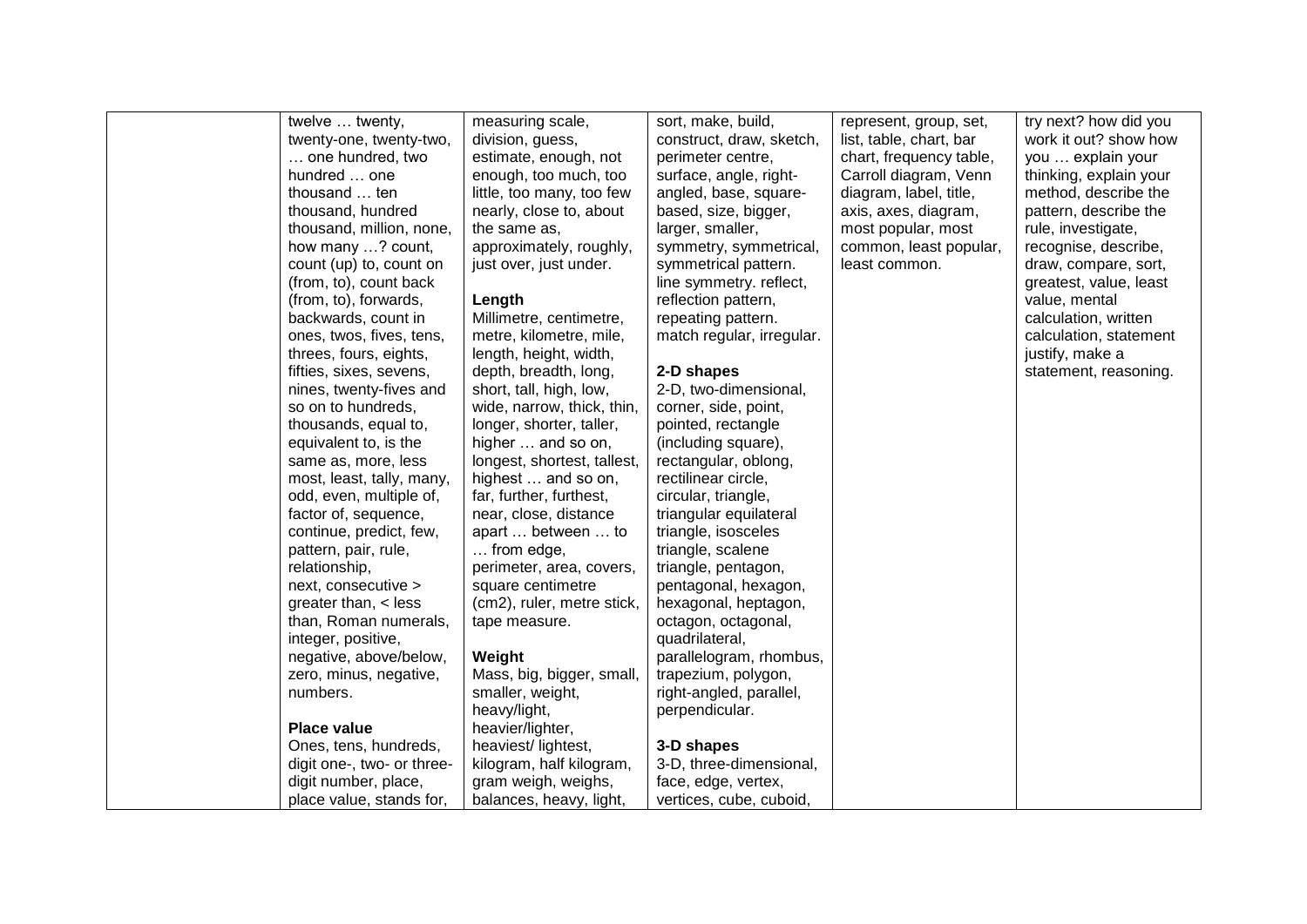| represents, exchange,    | heavier than, lighter          | pyramid, sphere,              |  |
|--------------------------|--------------------------------|-------------------------------|--|
| the same number as, as   | than, heaviest, lightest,      | hemisphere, spherical,        |  |
| many as, more, larger,   | scales.                        | cone,                         |  |
| bigger, greater, fewer,  |                                | cylinder, cylindrical         |  |
| smaller, less, fewest,   | <b>Capacity and volume</b>     | prism, triangular prism,      |  |
| smallest, least, most,   | litre, half litre, millilitre, | tetrahedron,                  |  |
| biggest, largest,        | capacity, volume, full         | polyhedron.                   |  |
| greatest, one more, ten  | empty, more than, less         |                               |  |
| more, one hundred        | than, half, full, quarter      | <b>Position and direction</b> |  |
| more, one thousand       | full, holds, contains,         | Position, over, under,        |  |
| more, one less, ten      | container, measuring           | underneath, above,            |  |
| less, one hundred less,  | cylinder.                      | below top, bottom, side       |  |
| one thousand less,       |                                | on, in/outside, around,       |  |
| equal to, compare,       | <b>Temperature</b>             | in front, behind, front,      |  |
| order, size, first,      | Degree, centigrade             | back, beside, next to,        |  |
| second, third            |                                | opposite, apart,              |  |
| twentieth, twenty-first, | Time                           | between, middle, edge,        |  |
| twenty-second  last,     | Days of the week,              | centre, corner, direction,    |  |
| last but one, before,    | Monday, Tuesday                | journey, route, left, right,  |  |
| after, next, between,    | months of the year             | up, down, higher, lower,      |  |
| halfway between,         | (January, February ),          | forwards, backwards,          |  |
| above, below.            | seasons, spring,               | sideways, across, next        |  |
|                          | summer, autumn,                | to, close, near, far,         |  |
| <b>Estimating</b>        | winter, day, week,             | along, through to, from,      |  |
| Guess, how many,         | weekend, fortnight,            | towards, away from,           |  |
| estimate, nearly,        | month, year, leap year,        | clockwise,                    |  |
| roughly, close to,       | century, millennium,           | anticlockwise, compass        |  |
| approximate,             | birthday, holiday,             | point, north, south, east,    |  |
| approximately about the  | morning, afternoon,            | west, N, S, E, W north-       |  |
| same as, just over, just | evening, night, bedtime,       | east, north-west, south-      |  |
| under, exact, exactly    | dinner time, playtime,         | east, south-west, NE,         |  |
| too many, too few,       | today, yesterday,              | NW, SE, SW,                   |  |
| enough, not enough,      | tomorrow, before, after,       | horizontal, vertical,         |  |
| round, nearest, round to | earlier, later, next, first,   | diagonal translate,           |  |
| the nearest ten,         | last, noon, midnight,          | translation, movement,        |  |
| hundred, thousand        | calendar, date, date of        | slide, roll, turn, stretch,   |  |
| round up, round down.    | birth, now, soon, early,       | bend, whole turn, half        |  |
|                          | late, earliest, latest,        | turn, quarter turn,           |  |
|                          | quick, quicker, quickest,      | three-quarter turn,           |  |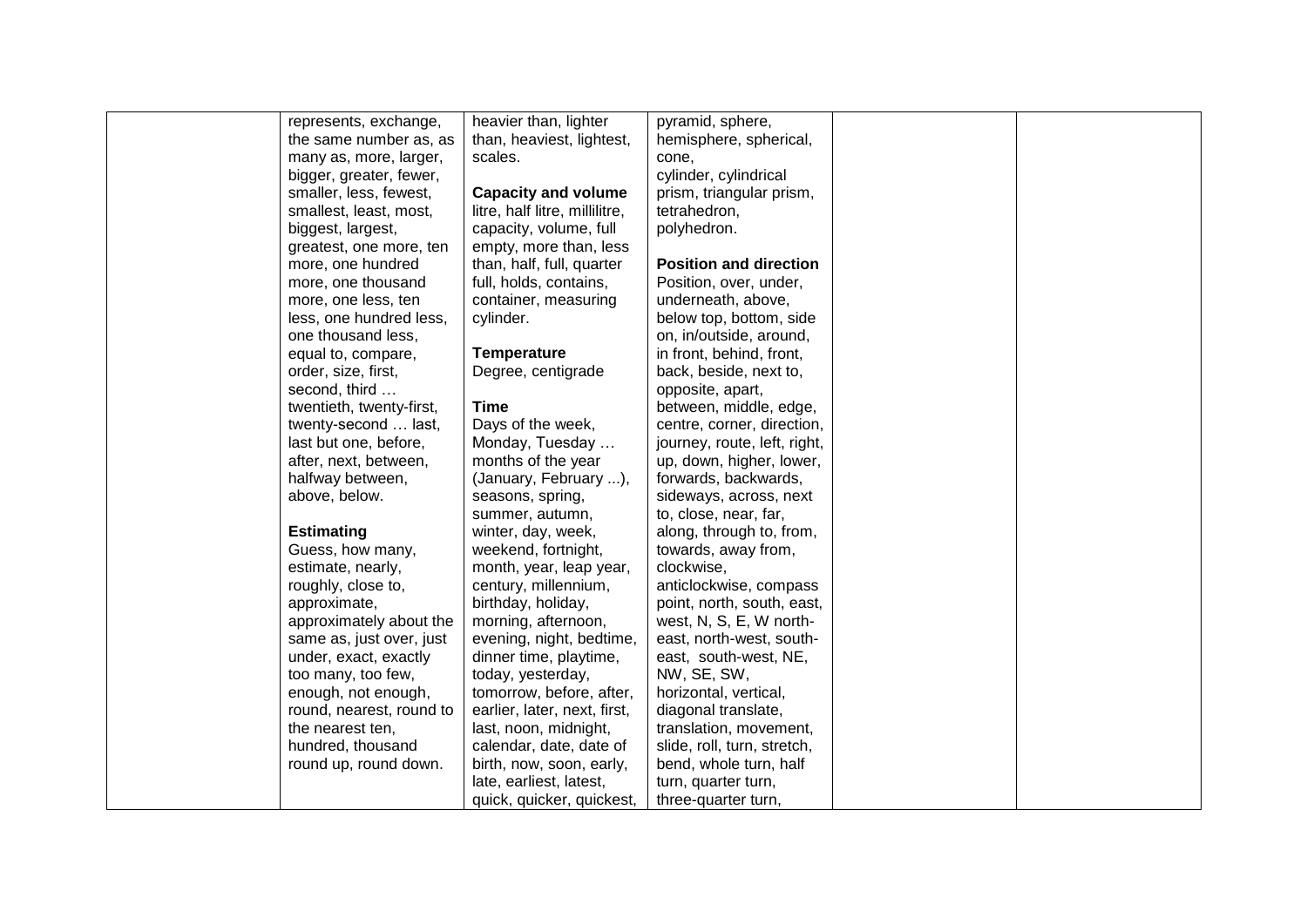| <b>Addition and</b>         | quickly slow, slower,     | rotate, rotation, angle, is |  |
|-----------------------------|---------------------------|-----------------------------|--|
| subtraction                 | slowest, slowly old,      | a greater/smaller angle     |  |
| Addition, add, more,        | older, oldest, new,       | than, degree, right         |  |
| and make, sum, total        | newer, newest, takes      | angle, acute angle,         |  |
| altogether, double, near    | longer, takes less time,  | obtuse, angle, reflection   |  |
| double, half, halve one     | how long ago? how         | straight line, ruler, set   |  |
| more, two more ten          | long will it be to ? how  | square, angle               |  |
| more one hundred            | long will it take to ?    | measurer, compass.          |  |
| more, how many more         | how often? always,        |                             |  |
| to make ? how many          | never, often,             |                             |  |
| more is  than ? how         | sometimes, usually,       |                             |  |
| much more is ?              | once, twice, hour,        |                             |  |
| Subtract, take away,        | o'clock, half past,       |                             |  |
| how many are left/left      | quarter past, quarter to, |                             |  |
| over? how many have         | 5, 10, 15  minutes        |                             |  |
| gone? one less, two         | past, a.m., p.m. clock,   |                             |  |
| less, ten less  one         | clock face, watch,        |                             |  |
| hundred less, how           | hands digital/analogue    |                             |  |
| many fewer is  than         | clock/watch, timer hour   |                             |  |
| ? how much less is ?        | hand, minute hand,        |                             |  |
| difference between,         | hours, minutes,           |                             |  |
| equals, is the same as,     | seconds timetable,        |                             |  |
| number bonds/               | arrive,, depart, Roman    |                             |  |
| pairs/facts, missing        | numerals, 12-hour         |                             |  |
| number, tens boundary,      | clock, time, 24-hour      |                             |  |
| hundreds boundary,          | clock time.               |                             |  |
| inverse.                    |                           |                             |  |
|                             | <b>Money</b>              |                             |  |
| <b>Multiplication and</b>   | Coin, penny, pence,       |                             |  |
| division                    | pound, price, cost, buy,  |                             |  |
| Multiplication, multiply,   | bought, sell, sold,       |                             |  |
| multiplied by, multiple,    | spend, spent, pay,        |                             |  |
| factor groups of, times,    | change, dear, costs,      |                             |  |
| product, once, twice,       | more, cheap, costs,       |                             |  |
| three times  ten            | less, cheaper, costs, the |                             |  |
| times, repeated             | same as, how much ?       |                             |  |
| addition, division          | how many ? Total.         |                             |  |
| dividing, divide, divided   |                           |                             |  |
| by, divided into left, left |                           |                             |  |
|                             |                           |                             |  |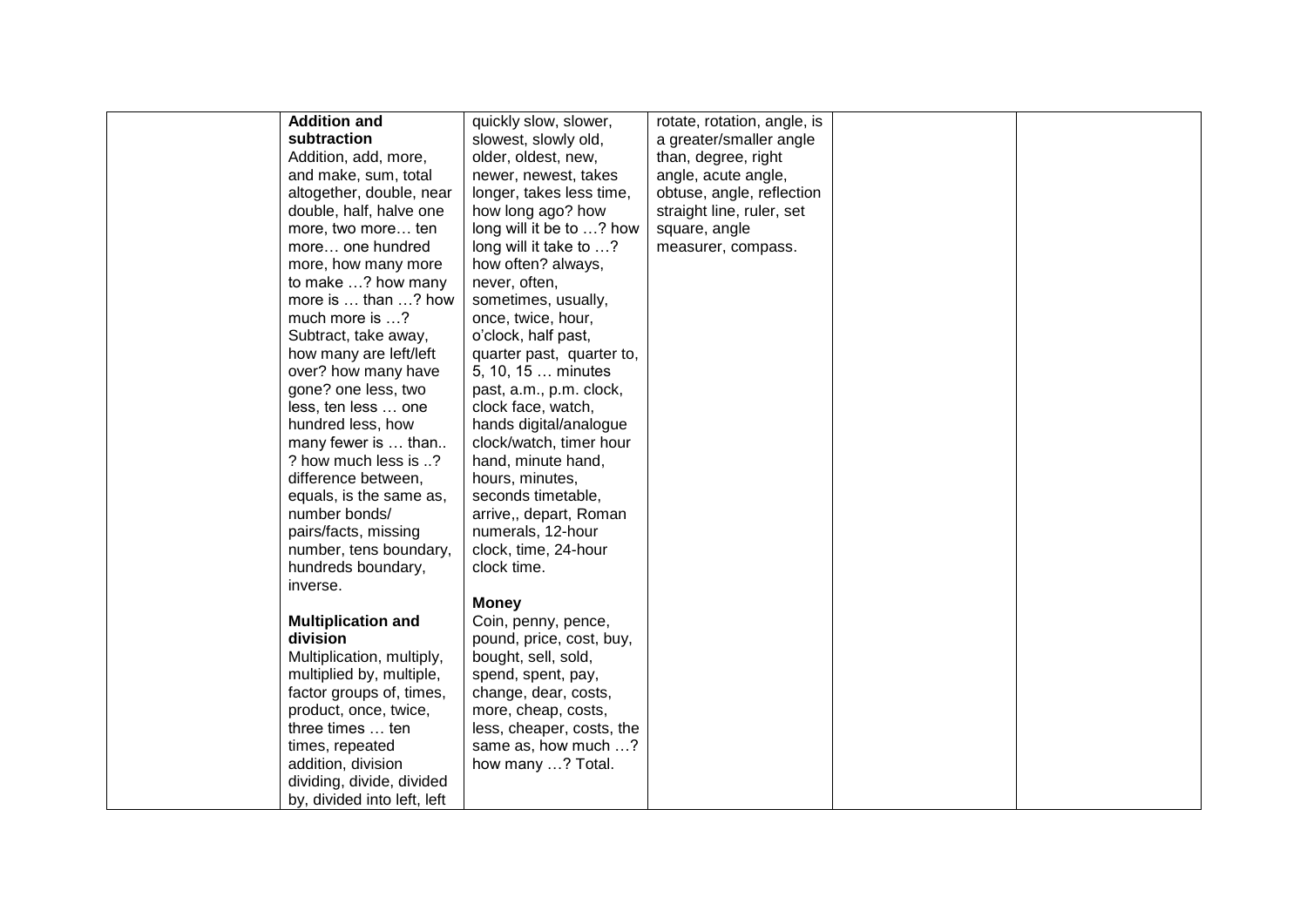| over, remainder,            |  |  |
|-----------------------------|--|--|
| grouping, sharing,          |  |  |
| share, share equally,       |  |  |
| one each, two each,         |  |  |
| three each  ten each,       |  |  |
| group in pairs, threes      |  |  |
| tens, equal groups of,      |  |  |
| doubling, halving, array    |  |  |
| row, column, number         |  |  |
| patterns, multiplication    |  |  |
| table, multiplication fact, |  |  |
| division, fact, inverse,    |  |  |
| square, squared cube,       |  |  |
| cubed.                      |  |  |
|                             |  |  |
| <b>Fractions (including</b> |  |  |
| decimals)                   |  |  |
| Fraction, equivalent        |  |  |
| fraction, mixed number,     |  |  |
| numerator,                  |  |  |
| denominator, equal          |  |  |
| part, equal grouping,       |  |  |
| equal sharing, parts of a   |  |  |
| whole, half, two halves,    |  |  |
| one of two equal parts,     |  |  |
| quarter, two quarters,      |  |  |
| three quarters, one of      |  |  |
| four equal parts, one       |  |  |
| third, two thirds, one of   |  |  |
| three equal parts,          |  |  |
| sixths, sevenths,           |  |  |
| eighths, tenths             |  |  |
| hundredths, decimal,        |  |  |
| decimal fraction,           |  |  |
| decimal point, decimal      |  |  |
| place, decimal              |  |  |
| equivalent, proportion.     |  |  |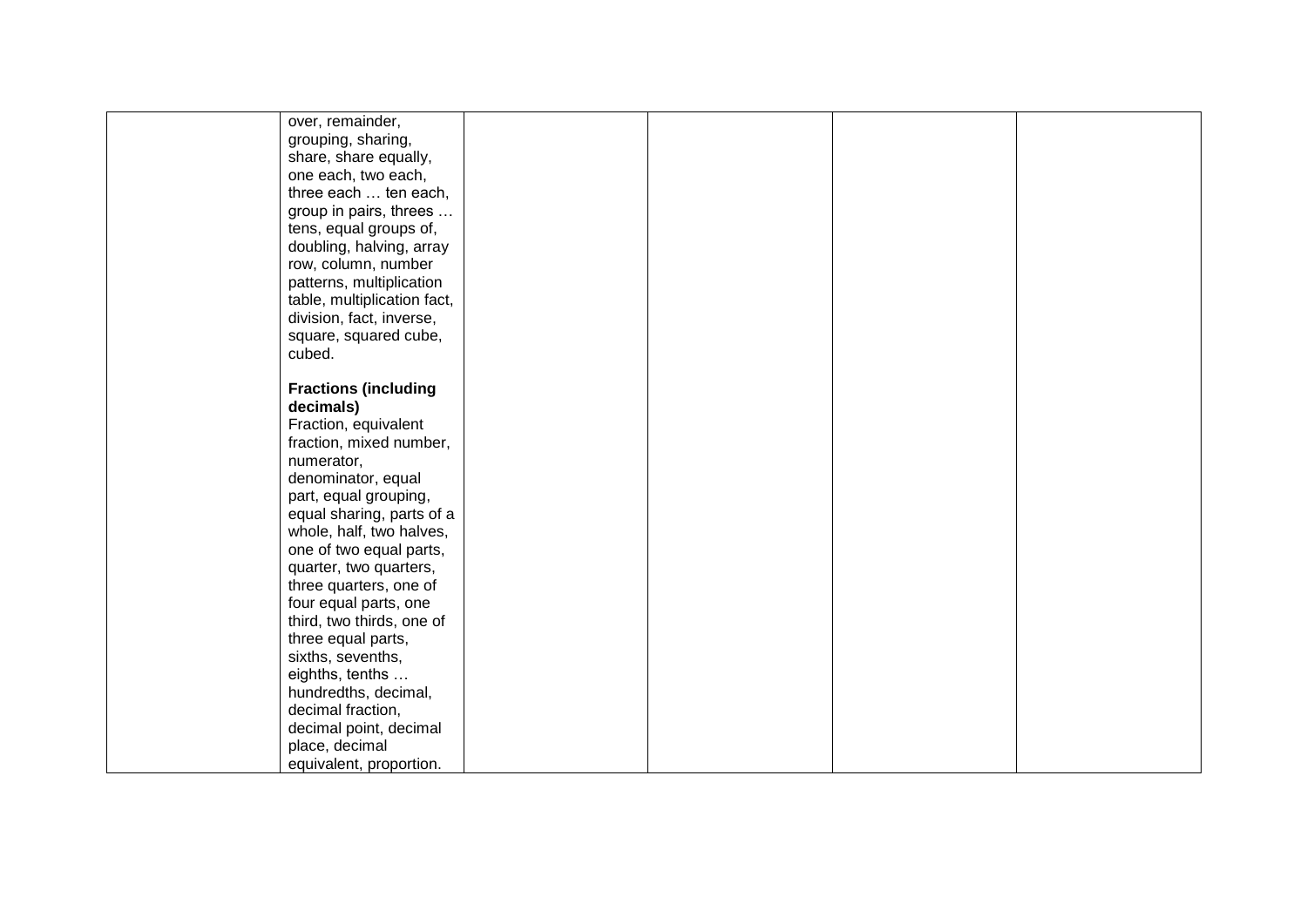|                   | <b>Number</b>                                                                                                                                                                                                                                                                                                                                                                                                                                                                                                                                                                                                                                                                                                                                                                                                                                                                                           | <b>Measurement</b>                                                                                                                                                                                                                                                                                                                                                                                                                                                                                                                                                                                                                                                                                                                                                                                                                                          | <b>Geometry</b>                                                                                                                                                                                                                                                                                                                                                                                                                                                                                                                                                                                                                                                                                                                                                                                                                                                                       | <b>Statistics</b>                                                                                                                                                                                                                                                                                                                                                                                                      | <b>General</b>                                                                                                                                                                                                                                                                                                                                                                                                                                                       |
|-------------------|---------------------------------------------------------------------------------------------------------------------------------------------------------------------------------------------------------------------------------------------------------------------------------------------------------------------------------------------------------------------------------------------------------------------------------------------------------------------------------------------------------------------------------------------------------------------------------------------------------------------------------------------------------------------------------------------------------------------------------------------------------------------------------------------------------------------------------------------------------------------------------------------------------|-------------------------------------------------------------------------------------------------------------------------------------------------------------------------------------------------------------------------------------------------------------------------------------------------------------------------------------------------------------------------------------------------------------------------------------------------------------------------------------------------------------------------------------------------------------------------------------------------------------------------------------------------------------------------------------------------------------------------------------------------------------------------------------------------------------------------------------------------------------|---------------------------------------------------------------------------------------------------------------------------------------------------------------------------------------------------------------------------------------------------------------------------------------------------------------------------------------------------------------------------------------------------------------------------------------------------------------------------------------------------------------------------------------------------------------------------------------------------------------------------------------------------------------------------------------------------------------------------------------------------------------------------------------------------------------------------------------------------------------------------------------|------------------------------------------------------------------------------------------------------------------------------------------------------------------------------------------------------------------------------------------------------------------------------------------------------------------------------------------------------------------------------------------------------------------------|----------------------------------------------------------------------------------------------------------------------------------------------------------------------------------------------------------------------------------------------------------------------------------------------------------------------------------------------------------------------------------------------------------------------------------------------------------------------|
|                   |                                                                                                                                                                                                                                                                                                                                                                                                                                                                                                                                                                                                                                                                                                                                                                                                                                                                                                         |                                                                                                                                                                                                                                                                                                                                                                                                                                                                                                                                                                                                                                                                                                                                                                                                                                                             |                                                                                                                                                                                                                                                                                                                                                                                                                                                                                                                                                                                                                                                                                                                                                                                                                                                                                       |                                                                                                                                                                                                                                                                                                                                                                                                                        |                                                                                                                                                                                                                                                                                                                                                                                                                                                                      |
| Year <sub>5</sub> | Number and place<br>value<br>Numeral, zero, one,<br>two, three  twenty,<br>teens numbers, eleven,<br>twelve  twenty,<br>twenty-one, twenty-two,<br>one hundred, two<br>hundred  one<br>thousand  ten<br>thousand, hundred<br>thousand, million, none,<br>how many ? count,<br>count (up) to, count on<br>(from, to), count back<br>(from, to), forwards,<br>backwards, count in<br>ones, twos, fives, tens,<br>threes, fours, eights,<br>fifties, sixes, sevens,<br>nines, twenty-fives and<br>so on to hundreds,<br>thousands, equal to,<br>equivalent to, is the<br>same as, more, less,<br>most, least, tally, many,<br>odd, even, multiple of,<br>factor of, factor pair,<br>sequence, continue,<br>predict, few, pattern<br>pair, rule, relationship,<br>next, consecutive ><br>greater than $\lt$ less than<br>$\ge$ greater than or equal<br>to $\leq$ less than or equal<br>to, Roman numerals, | <b>Measure</b><br>Measurement, size,<br>compare, unit, standard<br>unit, metric unit,<br>imperial unit, measuring<br>scale, division, guess,<br>estimate, enough, not<br>enough, too much, too<br>little, too many, too few,<br>nearly, close to, about<br>the same as,<br>approximately, roughly,<br>just over, just under.<br>Length<br>millimetre, centimetre,<br>metre, kilometre, mile,<br>length, height, width,<br>depth, breadth, long,<br>short, tall, high, low,<br>wide, narrow, thick, thin,<br>longer, shorter, taller,<br>higher  and so on<br>longest, shortest, tallest,<br>highest  and so on,<br>far, further, furthest,<br>near, close, distance<br>apart  between  to<br>from edge,<br>perimeter, area, covers<br>square, centimetre,<br>(cm2), square metre,<br>(m2), square millimetre,<br>(mm2) ruler, metre<br>stick, tape measure. | <b>Properties of shape</b><br>shape, pattern, flat, line,<br>curved, straight, round,<br>hollow, solid, sort,<br>make, build, construct,<br>draw, sketch perimeter,<br>centre, radius, diameter,<br>surface, angle, right-<br>angled, congruent base,<br>square-based, size,<br>bigger, larger, smaller,<br>symmetry, symmetrical,<br>symmetrical pattern,<br>line symmetry, reflect,<br>reflection, axis of<br>symmetry, reflective<br>symmetry, pattern,<br>repeating pattern,<br>match, regular,<br>irregular.<br>2-D shapes<br>2-D, two-dimensional,<br>corner, side point,<br>pointed, rectangle<br>(including square),<br>rectangular, oblong,<br>rectilinear circle, circular<br>triangle, triangular,<br>equilateral triangle,<br>isosceles triangle,<br>scalene triangle,<br>pentagon, pentagonal,<br>hexagon, hexagonal,<br>heptagon, octagon,<br>octagonal, quadrilateral, | count, tally, sort, vote,<br>survey, questionnaire,<br>data, database, graph,<br>block graph, pictogram,<br>represent, group, set,<br>list, table, chart, bar<br>chart, frequency table,<br>bar line chart, Carroll<br>diagram, Venn diagram,<br>line graph, label, title,<br>axis, axes diagram,<br>most popular, most<br>common, least popular,<br>least common,<br>maximum/minimum<br>value outcome, mode,<br>mean. | Pattern, puzzle,<br>problem, problem<br>solving, mental,<br>mentally, what could we<br>try next? how did you<br>work it out? show how<br>you  explain your<br>thinking, explain your<br>method, describe the<br>pattern, describe the<br>rule, investigate,<br>recognise, describe,<br>draw, compare, sort,<br>greatest value, least<br>value, mental<br>calculation, written<br>calculation, statement,<br>justify, make a<br>statement, explain your<br>reasoning. |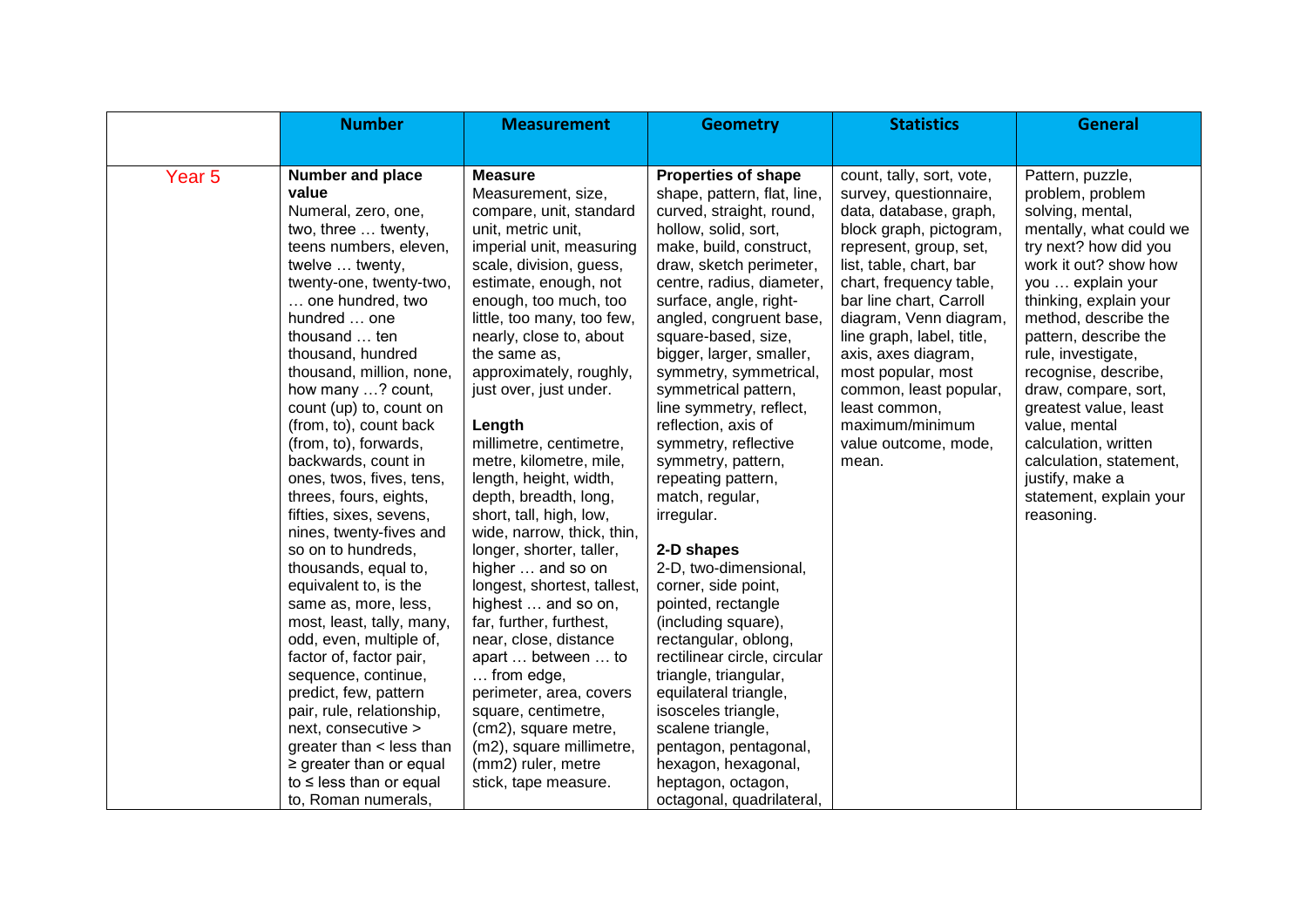| integer, positive,         | Weight                         | parallelogram, rhombus,       |  |
|----------------------------|--------------------------------|-------------------------------|--|
| negative, above/below,     | Mass, big, bigger, small,      | trapezium, polygon,           |  |
| zero, minus, negative      | smaller weigh,                 | right -angled, parallel,      |  |
| numbers, formula,          | heavy/light,                   | perpendicular, x-axis, y-     |  |
| divisibility, square       | heavier/lighter,               | axis, quadrant.               |  |
| number, prime number,      | heaviest/lightest,             |                               |  |
| ascending/descending,      | kilogram, half kilogram,       | 3-D shapes                    |  |
| order.                     | gram, weigh, weighs,           | 3-D, three-dimensional,       |  |
|                            | balances, heavy, light,        | face, edge, vertex,           |  |
|                            | heavier than, lighter          | vertices, cube, cuboid,       |  |
|                            | than, heaviest, lightest       | pyramid, sphere,              |  |
| <b>Place value</b>         | scales.                        | hemisphere, spherical,        |  |
| Ones, tens, hundreds,      |                                | cone, cylinder,               |  |
| digit one-, two- or three- | <b>Capacity and volume</b>     | cylindrical prism,            |  |
| digit number, place,       | litre, half litre, millilitre, | triangular prism,             |  |
| place value, stands for,   | capacity, volume, full,        | tetrahedron,                  |  |
| represents, exchange,      | empty, more/than less          | polyhedron,                   |  |
| the same number as, as     | than, half, full, quarter      | octahedron.                   |  |
| many as more, larger,      | full, holds, contains,         |                               |  |
| bigger, greater, fewer,    | container, measuring,          | <b>Position and direction</b> |  |
| smaller, less, fewest,     | cylinder pint, gallon.         | Position, over, under,        |  |
| smallest, least, most,     |                                | underneath, above,            |  |
| biggest, largest,          | <b>Temperature</b>             | below, top, bottom, side      |  |
| greatest, one more, ten    | Degree, centigrade.            | on, in/outside, around,       |  |
| more, one hundred          |                                | in front, behind, front,      |  |
| more, one thousand         | Time                           | back, beside, next to,        |  |
| more, one less, ten        | Days of the week,              | opposite, apart,              |  |
| less, one hundred less,    | Monday, Tuesday                | between, middle, edge,        |  |
| one thousand less,         | months of the year             | centre, corner, direction,    |  |
| equal to, compare,         | (January, February ),          | journey, route, left, right,  |  |
| order, size, first,        | seasons, spring,               | up, down, higher, lower,      |  |
| second, third              | summer, autumn,                | forwards, backwards,          |  |
| twentieth, twenty-first,   | winter, day, week,             | sideways, across, next        |  |
| twenty-second  last,       | weekend, fortnight,            | to, close, near, far,         |  |
| last but one,              | month, year, leap year,        | along, through to, from,      |  |
| before, after, next,       | century, millennium,           | towards, away from,           |  |
| between, halfway           | birthday, holiday,             | clockwise,                    |  |
| between, above, below.     | morning, afternoon,            | anticlockwise, compass        |  |
|                            | evening, night, bedtime,       | point, north, south, east,    |  |
|                            |                                |                               |  |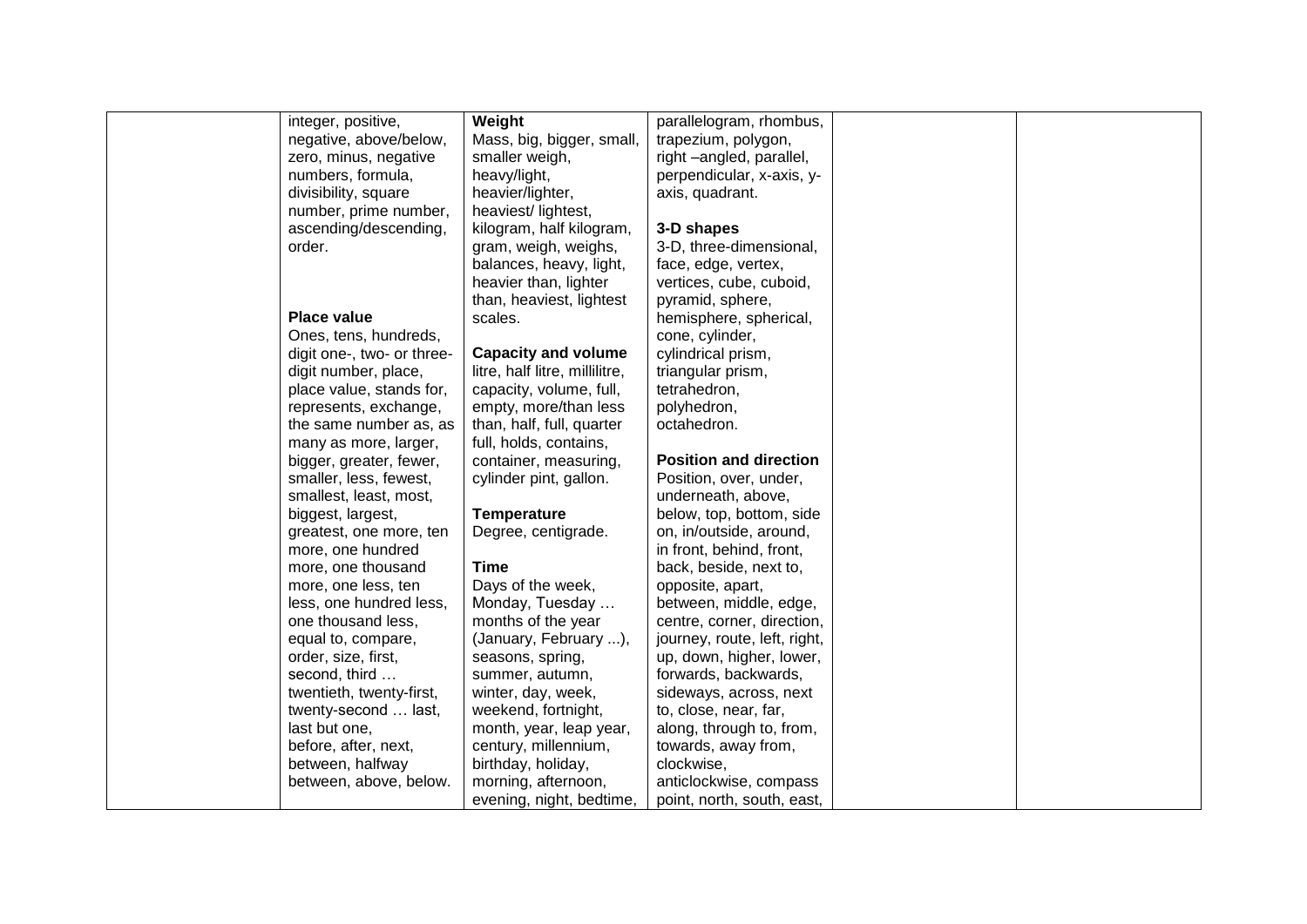| <b>Estimating</b>                 | dinner time, playtime,       | west, N, S, E, W north-    |  |
|-----------------------------------|------------------------------|----------------------------|--|
| guess how many ?                  | today, yesterday,            | east, north-west, south-   |  |
| estimate, nearly,                 | tomorrow, before, after,     | east, south-west, NE,      |  |
| roughly, close to,                | earlier, later, next, first, | NW, SE, SW,                |  |
| approximate,                      | last, noon, midnight,        | horizontal, vertical,      |  |
| approximately, about              | calendar, date, date of      | diagonal, translate,       |  |
| the same as, just over,           | birth, now, soon, early,     | translation, coordinate,   |  |
| just under, exact,                | late, earliest, latest,      | movement, slide, roll,     |  |
| exactly, too many, too            | quick, quicker, quickest,    | turn, stretch, bend,       |  |
| few, enough, not                  | quickly, slow, slower,       | whole turn, half turn,     |  |
| enough, round, nearest,           | slowest, slowly old,         | quarter turn, three-       |  |
| round to the nearest              | older, oldest, new,          | quarter turn, rotate,      |  |
| ten, hundred, thousand,           | newer, newest, takes         | rotation, angle, is a      |  |
| ten, thousand, round              | longer, takes less time,     | greater/smaller angle      |  |
| up, round down.                   | how long ago?                | than, degree, right        |  |
|                                   | how long will it be to ?     | angle, acute angle,        |  |
| <b>Addition and</b>               | how long will it take to     | obtuse angle, reflection,  |  |
| subtraction                       | ? how often? always,         | straight, line, ruler, set |  |
| Addition, add, more,              | never, often,                | square, angle              |  |
| and make, sum, total,             | sometimes, usually           | measurer, compass,         |  |
| altogether, double, near          | once, twice hour,            | protractor.                |  |
| double, half, halve, one          | o'clock, half past,          |                            |  |
| more, two more  ten               | quarter past, quarter to     |                            |  |
| more  one hundred                 | 5, 10, 15  minutes           |                            |  |
| more how many more                | past, a.m., p.m. clock,      |                            |  |
| to make ? how many                | clock face, watch,           |                            |  |
| more is  than ? how               | hands, digital/analogue,     |                            |  |
| much more is ?                    | clock/watch, timer, hour     |                            |  |
| Subtract, take away,              | hand, minute hand,           |                            |  |
| how many are left/left            | hours, minutes,              |                            |  |
| over?                             | seconds, timetable,          |                            |  |
| how many have gone?               | arrive, depart, Roman        |                            |  |
| one less, two less, ten           | numerals, 12-hour clock      |                            |  |
| less  one hundred                 | time, 24-hour clock          |                            |  |
| less, how many fewer is           | time.                        |                            |  |
| $\ldots$ than $\ldots$ ? how much |                              |                            |  |
| less is ? difference              | <b>Money</b>                 |                            |  |
|                                   |                              |                            |  |
| between, equals, is the           | Coin, penny, pence,          |                            |  |
| same as, number                   | pound, price, cost, buy,     |                            |  |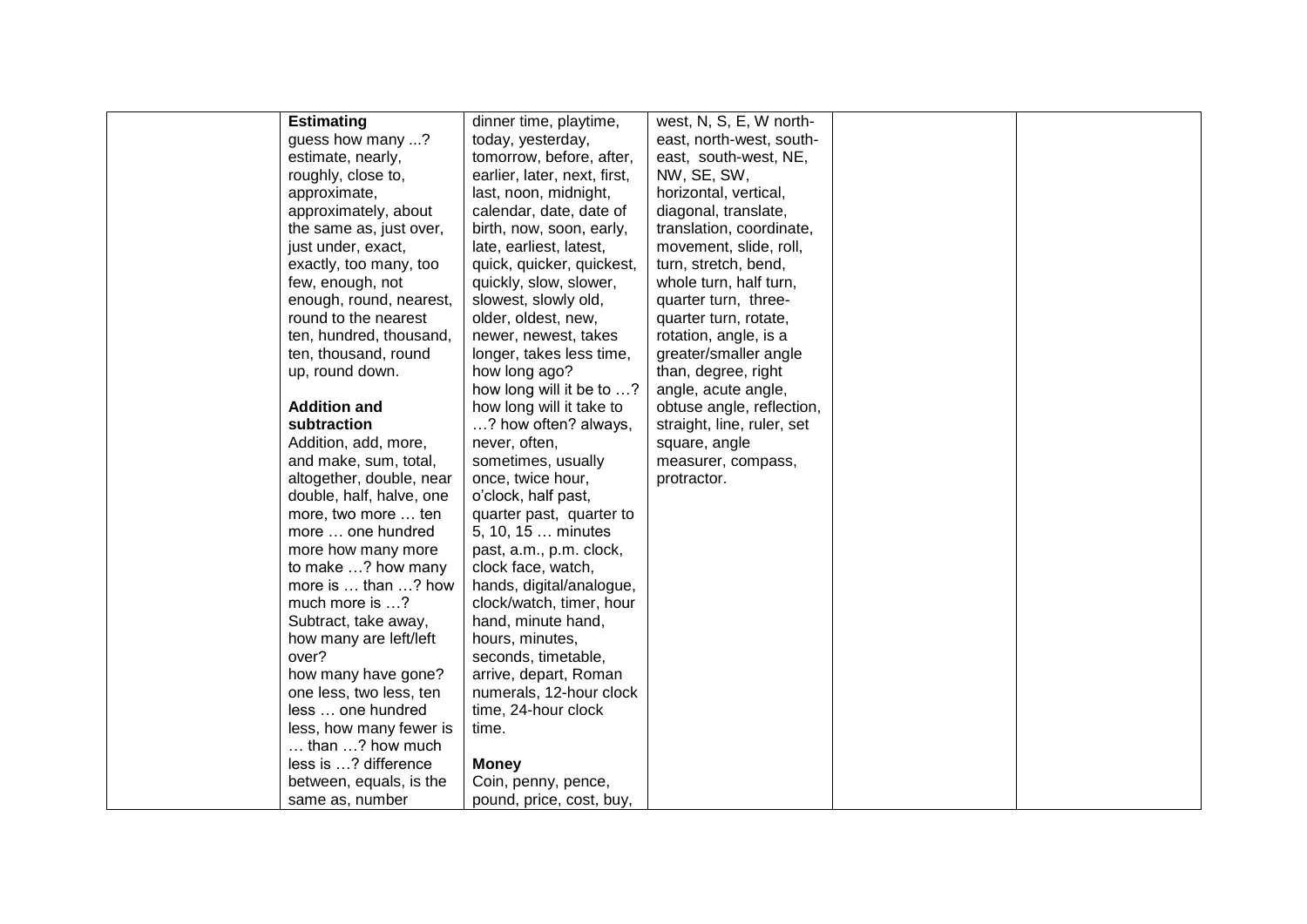| bonds/pairs/facts,          | bought, sell, sold,      |  |  |
|-----------------------------|--------------------------|--|--|
| missing number, tens        | spend, spent, pay,       |  |  |
| boundary, hundreds          | change, dear, costs      |  |  |
| boundary, ones              | more, cheap, costs less, |  |  |
| boundary, tenths            | cheaper, costs the       |  |  |
| boundary, inverse.          | same as, how much ?      |  |  |
|                             | how many ? Total,        |  |  |
| <b>Multiplication and</b>   | discount, currency.      |  |  |
| division                    |                          |  |  |
| Multiplication, multiply,   |                          |  |  |
| multiplied by, multiple,    |                          |  |  |
| factor groups of, times,    |                          |  |  |
| product, once, twice,       |                          |  |  |
| three times  ten times      |                          |  |  |
| repeated addition,          |                          |  |  |
| division, dividing, divide, |                          |  |  |
| divided by, divided into,   |                          |  |  |
| left, left over,            |                          |  |  |
| remainder, grouping         |                          |  |  |
| sharing, share, share       |                          |  |  |
| equally, one each, two      |                          |  |  |
| each, three each  ten       |                          |  |  |
| each, group in pairs,       |                          |  |  |
| threes  tens, equal         |                          |  |  |
| groups of, doubling,        |                          |  |  |
| halving, array, row,        |                          |  |  |
|                             |                          |  |  |
| column, number              |                          |  |  |
| patterns, multiplication    |                          |  |  |
| table, multiplication fact, |                          |  |  |
| division fact,              |                          |  |  |
| Inverse, square,            |                          |  |  |
| squared, cube, cubed.       |                          |  |  |
| <b>Fractions (including</b> |                          |  |  |
| decimals and                |                          |  |  |
|                             |                          |  |  |
| percentages)                |                          |  |  |
| fraction,                   |                          |  |  |
| proper/improper             |                          |  |  |
| fraction, equivalent        |                          |  |  |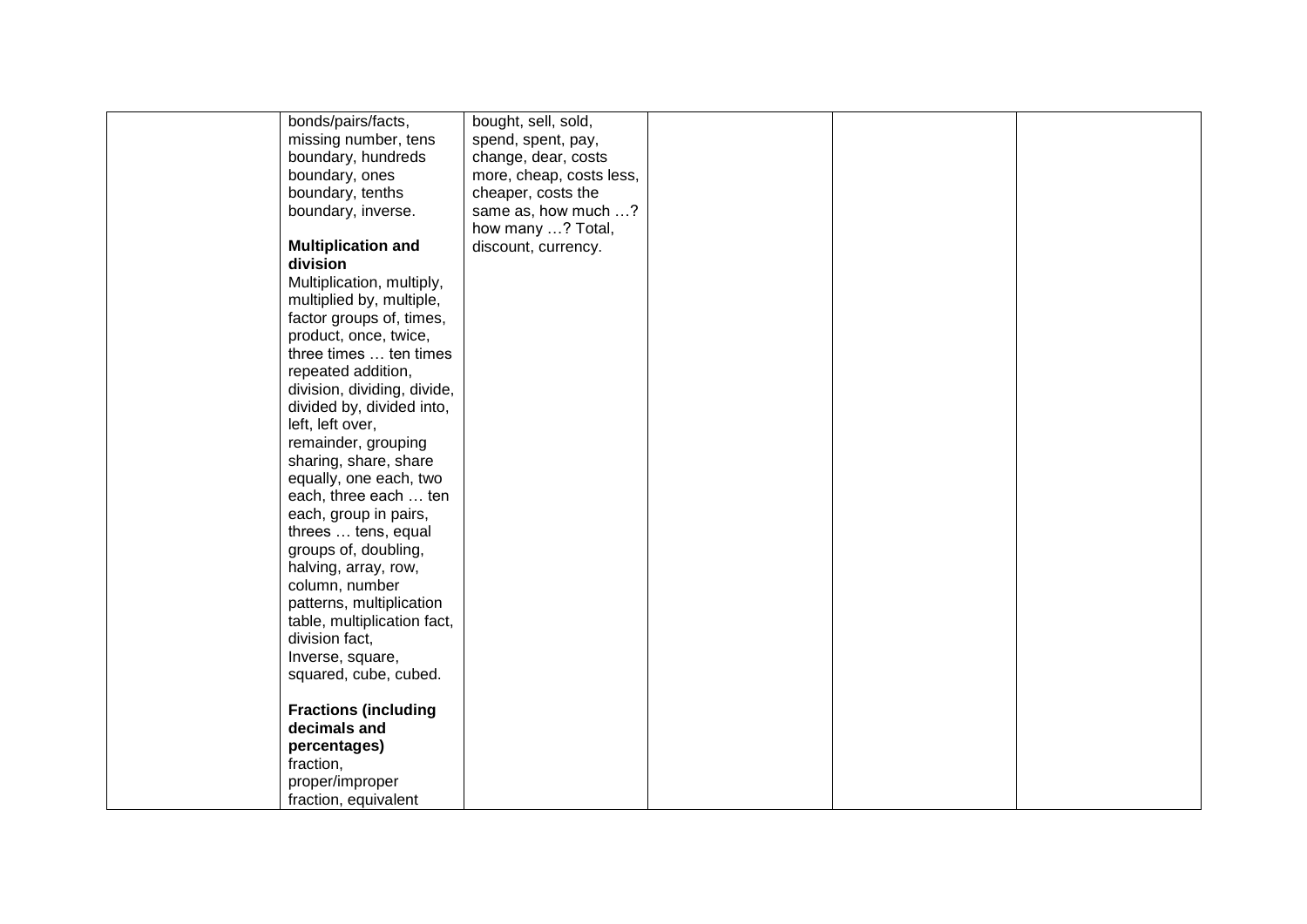|                   | fraction, mixed number,<br>numerator,<br>denominator,<br>equivalent, reduced to,<br>cancel, equal part,<br>equal grouping, equal<br>sharing, parts of a<br>whole/half, two halves,<br>one of two equal parts,<br>quarter, two quarters,<br>three quarters, one of<br>four equal parts, one<br>third, two thirds, one of<br>three equal parts,<br>sixths, sevenths,<br>eighths, tenths<br>hundredths,<br>thousandths, decimal,<br>decimal fraction,<br>decimal point, decimal<br>place, decimal<br>equivalent, proportion,<br>in every, for every,<br>percentage, per cent, % |                                                                                                                                                                                                                                                                         |                                                                                                                                                                                                                                                                                                   |                                                                                                                                                                                                                                                                                                                                |                                                                                                                                                                                                                                                                                     |
|-------------------|------------------------------------------------------------------------------------------------------------------------------------------------------------------------------------------------------------------------------------------------------------------------------------------------------------------------------------------------------------------------------------------------------------------------------------------------------------------------------------------------------------------------------------------------------------------------------|-------------------------------------------------------------------------------------------------------------------------------------------------------------------------------------------------------------------------------------------------------------------------|---------------------------------------------------------------------------------------------------------------------------------------------------------------------------------------------------------------------------------------------------------------------------------------------------|--------------------------------------------------------------------------------------------------------------------------------------------------------------------------------------------------------------------------------------------------------------------------------------------------------------------------------|-------------------------------------------------------------------------------------------------------------------------------------------------------------------------------------------------------------------------------------------------------------------------------------|
|                   | <b>Number</b>                                                                                                                                                                                                                                                                                                                                                                                                                                                                                                                                                                | <b>Measurement</b>                                                                                                                                                                                                                                                      | <b>Geometry</b>                                                                                                                                                                                                                                                                                   | <b>Statistics</b>                                                                                                                                                                                                                                                                                                              | <b>General</b>                                                                                                                                                                                                                                                                      |
| Year <sub>6</sub> | Number and place<br>value<br>Number, numeral, zero,<br>one, two, three<br>twenty, teens numbers,<br>eleven, twelve<br>twenty twenty-one,<br>twenty-two  one<br>hundred, two hundred<br>one thousand  ten<br>thousand, hundred<br>thousand, million, none,                                                                                                                                                                                                                                                                                                                    | <b>Measure</b><br>Measurement, size,<br>compare, unit, standard<br>unit, metric unit,<br>imperial unit, measuring<br>scale, division, guess,<br>estimate, enough, not<br>enough, too much, too<br>little, too many, too few,<br>nearly, close to, about<br>the same as, | <b>Properties of shape</b><br>Shape, pattern, flat,<br>line, curved, straight,<br>round, hollow, solid,<br>sort, make, build,<br>construct, draw, sketch,<br>perimeter, centre,<br>radius, diameter,<br>circumference,<br>concentric, arc, net,<br>open, closed, surface,<br>angle, right-angled, | Count, tally, sort, vote,<br>survey, questionnaire,<br>data, database, graph,<br>block graph, pictogram,<br>represent, group, set,<br>list, table, chart, bar<br>chart, frequency table,<br>bar line chart, Carroll<br>diagram, Venn diagram,<br>line graph, pie chart,<br>label, title, axis, axes,<br>diagram, most popular, | Pattern, puzzle,<br>problem, problem<br>solving, mental,<br>mentally, what could we<br>try next? how did you<br>work it out? show how<br>you  explain your<br>thinking, explain your<br>method, describe the<br>pattern, describe the<br>rule, investigate,<br>recognise, describe, |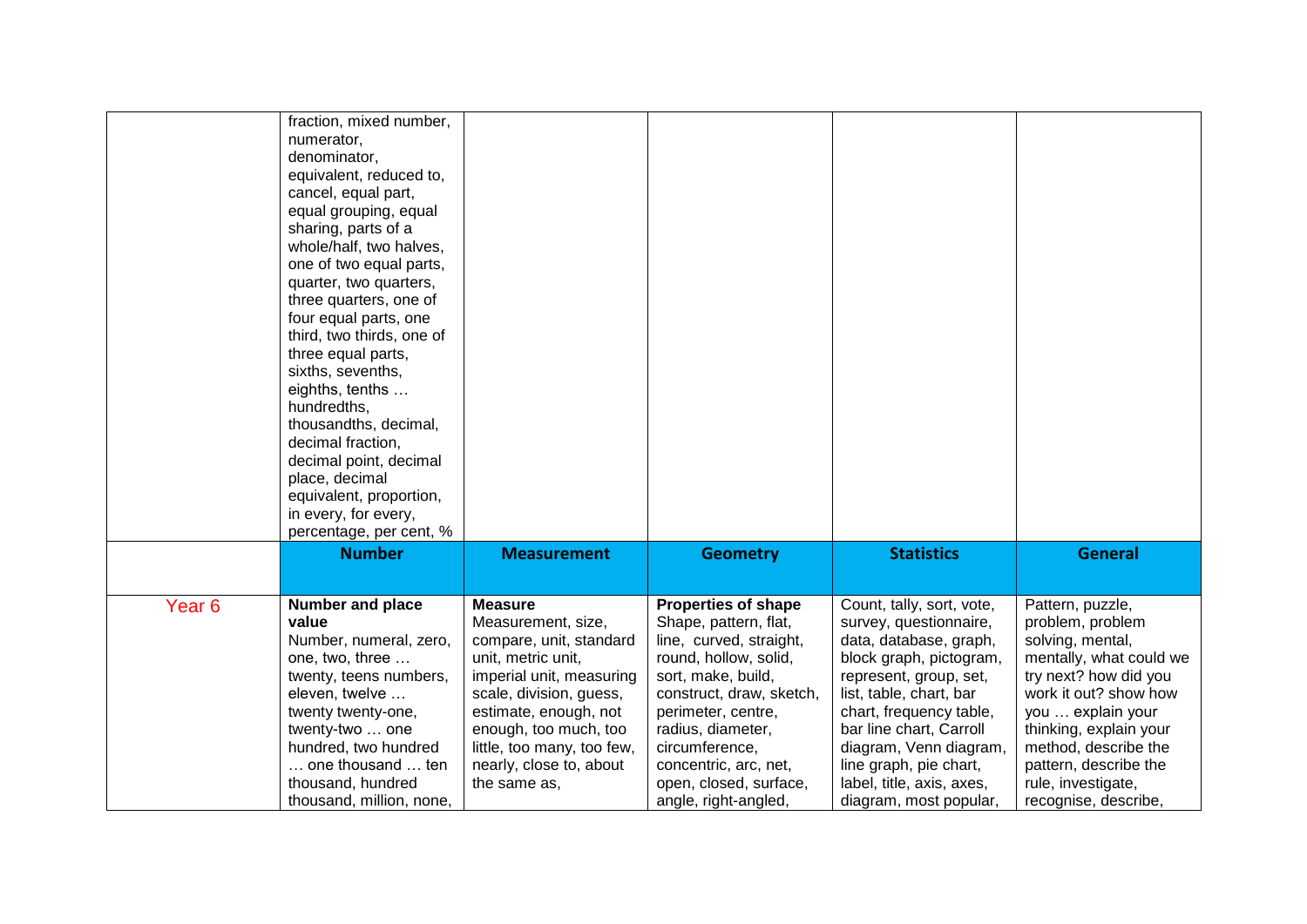| how many ? count,            | approximately, roughly     | congruent intersecting,   | most common, least        | draw, compare, sort,    |
|------------------------------|----------------------------|---------------------------|---------------------------|-------------------------|
| count (up) to, count on      | just over, just under.     | intersection, plane       | popular, least common,    | greatest value, least   |
| (from, to), count back       |                            | base, square-based,       | maximum/minimum,          | value, mental           |
| (from, to), forwards,        | Length                     | size, bigger, larger,     | value, outcome, mean,     | calculation, written    |
| backwards, count in          | centimetre, metre,         | smaller, symmetry,        | (mode, median, range)     | calculation, statement, |
| ones, twos, fives, tens,     | millimetre, kilometre,     | symmetrical,              | statistics, distribution. | justify, make a         |
| threes, fours, eights,       | mile, yard, foot, feet,    | symmetrical pattern,      |                           | statement, explain your |
| fifties, sixes, sevens,      | inch, inches, length,      | line, symmetry reflect,   |                           | reasoning.              |
| nines, twenty-fives and      | height, width, depth,      | reflection, axis of       |                           |                         |
| so on to hundreds,           | breadth, long, short, tall | symmetry, reflective      |                           |                         |
| thousands, equal to,         | high, low, wide, narrow,   | symmetry/pattern,         |                           |                         |
| equivalent to, is the        | thick, thin, longer,       | repeating pattern,        |                           |                         |
| same as, more, less          | shorter, taller, higher    | match, regular,           |                           |                         |
| most, least, tally, many,    | and so on, longest,        | irregular.                |                           |                         |
| odd, even, multiple of,      | shortest, tallest, highest |                           |                           |                         |
| factor of, factor pair,      | and so on, far,            | 2-D shapes                |                           |                         |
| sequence, continue,          | further, furthest, near,   | 2-D, two-dimensional,     |                           |                         |
| predict, few, pattern,       | close, distance apart      | corner, side point,       |                           |                         |
| pair, rule, relationship,    | between  to  from          | pointed, rectangle        |                           |                         |
| next, consecutive >          | edge, perimeter,           | (including square),       |                           |                         |
| greater than < less than     | circumference area,        | rectangular, oblong       |                           |                         |
| $\ge$ greater than or equal  | covers, square             | rectilinear circle,       |                           |                         |
| to, $\le$ less than or equal | centimetre (cm2),          | circular, triangle,       |                           |                         |
| to, Roman numerals,          | square metre (m2),         | triangular, equilateral   |                           |                         |
| integer, positive,           | square millimetre          | triangle, isosceles       |                           |                         |
| negative above/below,        | (mm2), ruler, metre        | triangle, scalene         |                           |                         |
| zero, minus, negative        | stick, tape measure.       | triangle, pentagon,       |                           |                         |
| numbers, formula,            |                            | pentagonal, hexagon,      |                           |                         |
| divisibility, square         | Weight                     | hexagonal, heptagon,      |                           |                         |
| number, prime number,        | Mass, big, bigger, small,  | octagon, octagonal,       |                           |                         |
| factorise, prime factor,     | smaller weight,            | quadrilateral,            |                           |                         |
| ascending/descending         | heavy/light,               | parallelogram, rhombus,   |                           |                         |
| order, digit, total.         | heavier/lighter,           | trapezium, kite,          |                           |                         |
|                              | heaviest/ lightest, tonne, | polygon, right-angled,    |                           |                         |
| <b>Place value</b>           | kilogram, half kilogram,   | parallel, perpendicular,  |                           |                         |
| ones tens, hundreds          | gram, pound, ounce,        | x-axis, y-axis, quadrant. |                           |                         |
| digit one-, two- or three-   | weigh, weighs,             |                           |                           |                         |
| digit number place,          | balances, heavy, light     | 3-D shapes                |                           |                         |
| place value, stands for,     | heavier than, lighter      |                           |                           |                         |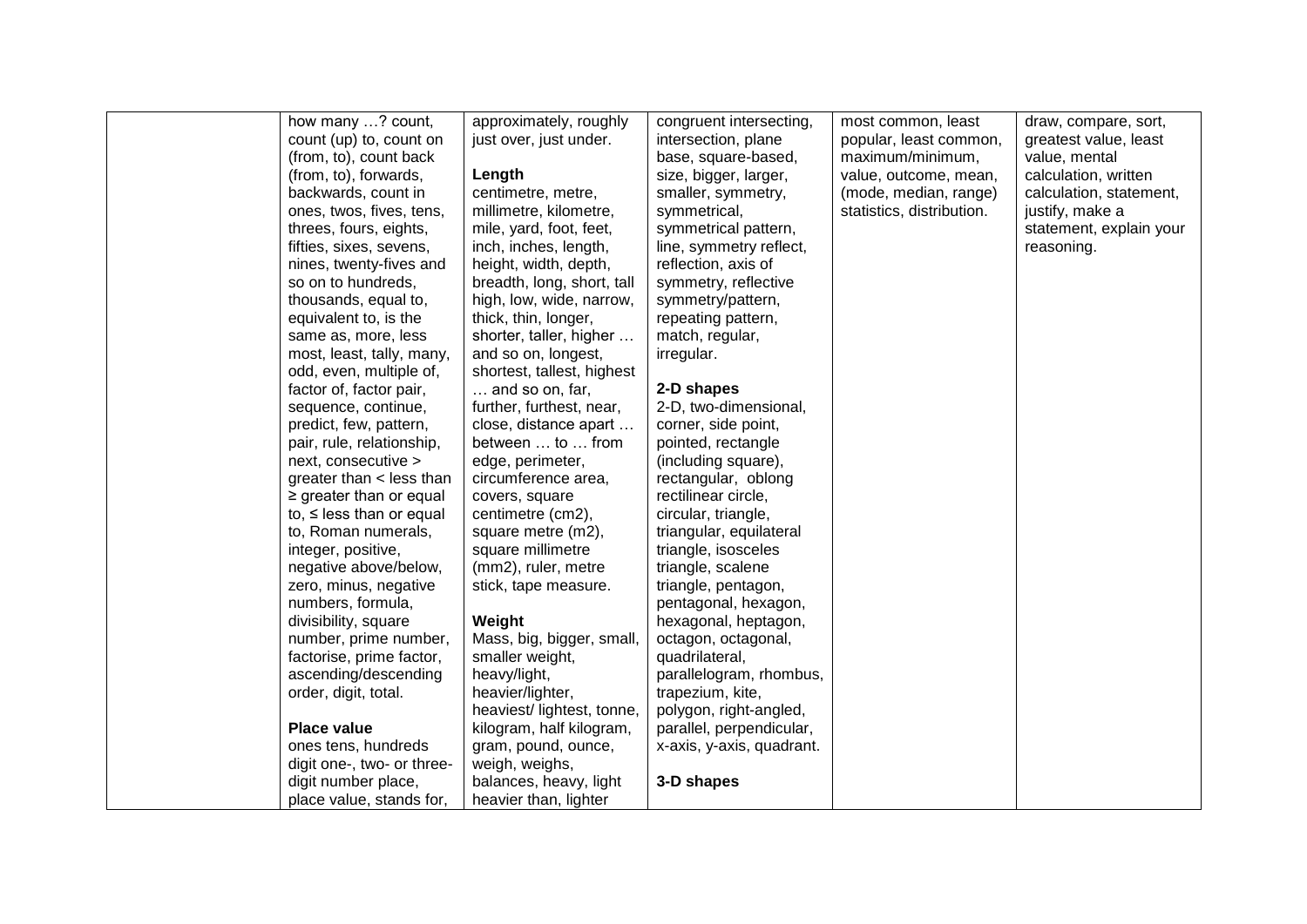| represents, exchange,    | than, heaviest, lightest,      | 3-D, three-dimensional,       |  |
|--------------------------|--------------------------------|-------------------------------|--|
| the same number as, as   | scales.                        | face, edge, vertex,           |  |
| many as more, larger,    |                                | vertices, cube, cuboid,       |  |
| bigger, greater, fewer,  | <b>Capacity and volume</b>     | pyramid, sphere,              |  |
| smaller, less, fewest,   | litre, half litre, millilitre, | hemisphere, spherical,        |  |
| smallest, least, most,   | centilitre, cubic              | cone, cylinder,               |  |
| biggest, largest,        | centimetres(cm3), cubic        | cylindrical prism,            |  |
| greatest, one more, ten  | metres (m3), cubic             | triangular prism,             |  |
| more, one hundred        | millimetres (mm3),             | tetrahedron,                  |  |
| more, one thousand       | cubic kilometres (km3),        | polyhedron,                   |  |
| more, one less, ten      | capacity, volume, full,        | octahedron,                   |  |
| less, one hundred less,  | empty, more than, less         | dodecahedron, net,            |  |
| one thousand less,       | than, half full, quarter       | open, closed.                 |  |
| equal to, compare,       | full, holds, contains,         |                               |  |
| order, size, first,      | container, measuring,          | <b>Position and direction</b> |  |
| second, third            | cylinder pint, gallon.         | Over, under,                  |  |
| twentieth, twenty-first, |                                | underneath, above,            |  |
| twenty-second  last,     | <b>Temperature</b>             | below, top, bottom, side      |  |
| last but one, before,    | Degree, centigrade.            | on, in/outside, around,       |  |
| after, next, between,    |                                | in front, behind, front,      |  |
| halfway between,         | Time                           | back, beside, next to,        |  |
| above, below.            | Days of the week,              | opposite, apart,              |  |
|                          | Monday, Tuesday                | between, middle, edge,        |  |
| <b>Estimating</b>        | months of the year             | centre, corner, direction,    |  |
| guess how many ?         | (January, February )           | journey, route, left, right,  |  |
| estimate, nearly         | seasons, spring,               | up, down, higher, lower,      |  |
| roughly, close to,       | summer, autumn,                | forwards, backwards,          |  |
| approximate,             | winter, day, week,             | sideways, across, next        |  |
| approximately, about     | weekend, fortnight,            | to, close, near, far,         |  |
| the same as, just over,  | month, year, leap year,        | along, through to, from,      |  |
| just under, exact,       | century, millennium,           | towards, away from,           |  |
| exactly too many, too    | birthday, holiday,             | clockwise,                    |  |
| few, enough, not         | morning, afternoon,            | anticlockwise, compass        |  |
| enough, round, nearest,  | evening, night, bedtime,       | point, north, south, east,    |  |
| round to the nearest     | dinner time, playtime,         | west, N, S, E, W north-       |  |
| ten, hundred, thousand,  | today, yesterday,              | east, north-west, south-      |  |
| ten thousand, round up,  | tomorrow, before, after,       | east, south-west, NE,         |  |
| round down.              | earlier, later, next, first,   | NW, SE, SW horizontal,        |  |
|                          | last, noon, midnight,          | vertical, diagonal,           |  |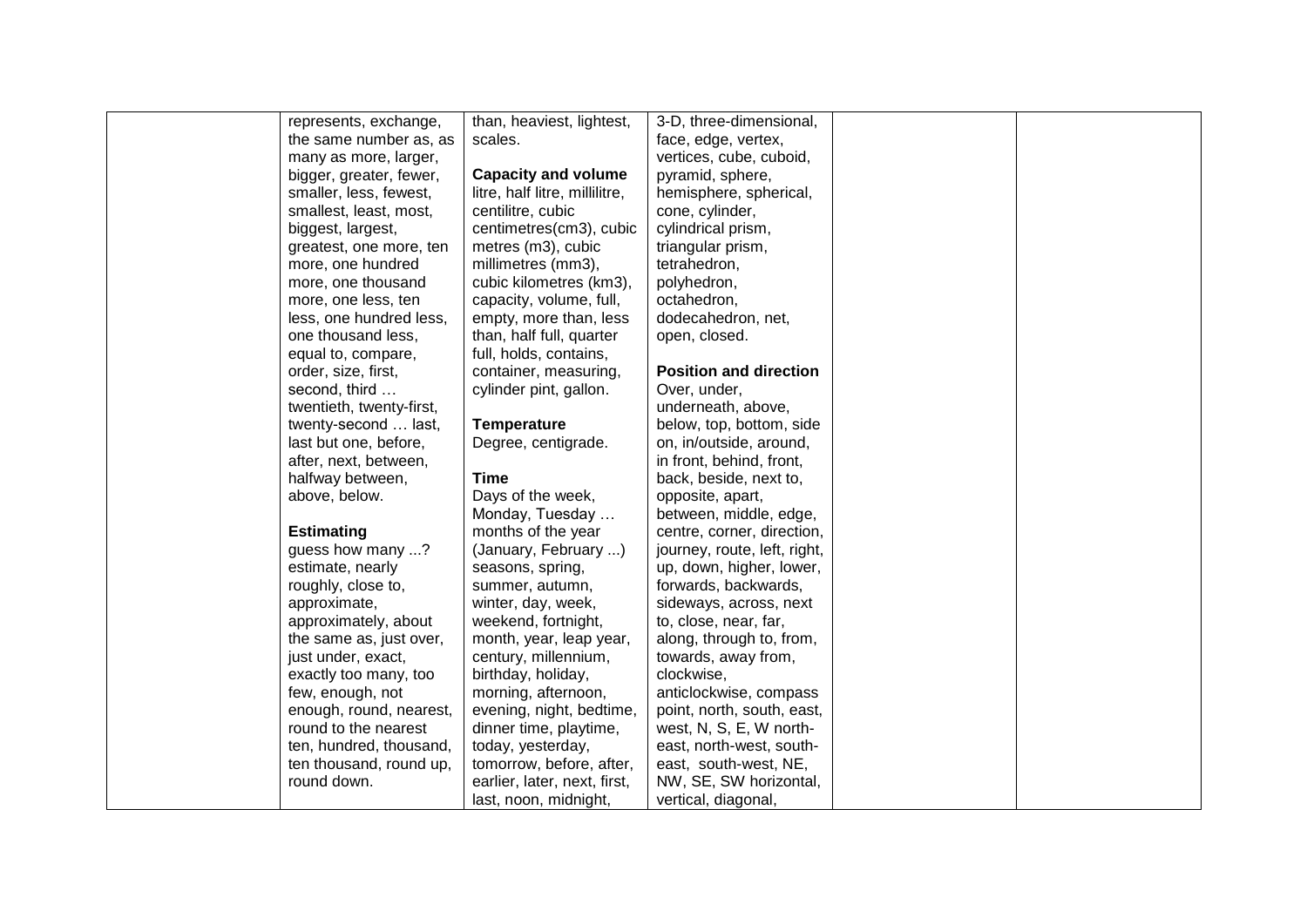| <b>Addition and</b>         | calendar, date, date of   | translate, translation,     |  |
|-----------------------------|---------------------------|-----------------------------|--|
| subtraction                 | birth, now, soon, early,  | coordinate, movement,       |  |
| Addition, add, more,        | late, earliest, latest,   | slide, roll, turn, stretch, |  |
| make, sum, total,           | quick, quicker, quickest, | bend, whole turn, half      |  |
| altogether, double, near    | quickly, slow, slower,    | turn, quarter turn,         |  |
| double, half, halve one     | slowest, slowly, old,     | three-quarter turn,         |  |
| more, two more  ten         | older, oldest, new,       | rotate, rotation, angle, is |  |
| more  one hundred           | newer, newest, takes      | a greater/smaller angle     |  |
| more, how many more         | longer, takes less time,  | than, degree, right         |  |
| to make ? how many          | how long ago? how         | angle, acute angle,         |  |
| more is  than ? how         | long will it be to ? how  | obtuse angle, reflex        |  |
| much more is ?              | long will it take to ?    | angle, reflection,          |  |
| Subtract, take away,        | how often? always,        | straight line, ruler, set   |  |
| how many are left/left      | never, often,             | square, angle               |  |
| over? how many have         | sometimes, usually,       | measurer, compass,          |  |
| gone? one less, two         | once, twice, hour,        | protractor.                 |  |
| less, ten less  one         | o'clock, half past,       |                             |  |
| hundred less, how           | quarter past, quarter to  |                             |  |
| many fewer is  than         | 5, 10, 15  minutes        |                             |  |
| ? how much less is          | past, a.m., p.m. clock,   |                             |  |
| $\ldots$ ?                  | clock face, watch         |                             |  |
| Difference, between,        | hands, digital/analogue   |                             |  |
| equals, is the same as,     | clock/watch, timer, hour  |                             |  |
| number bonds                | hand, minute hand         |                             |  |
| /pairs/facts missing        | hours, minutes,           |                             |  |
| number, tens boundary,      | seconds, timetable,       |                             |  |
| hundreds boundary,          | arrive, depart, Roman     |                             |  |
| ones boundary, tenths       | numerals, 12-hour clock   |                             |  |
| boundary, inverse.          | time, 24-hour clock       |                             |  |
|                             | time, Greenwich Mean      |                             |  |
| <b>Multiplication and</b>   | Time, British Summer      |                             |  |
| division                    | Time, International       |                             |  |
| Multiplication, multiply,   | Date, Line                |                             |  |
| multiplied by, multiple,    |                           |                             |  |
| factor groups of, times,    | <b>Money</b>              |                             |  |
| product, once, twice,       | Coin, penny, pence,       |                             |  |
| three times  ten times      | pound, price, cost, buy,  |                             |  |
| repeated addition,          | bought, sell, sold,       |                             |  |
| division, dividing, divide, | spend, spent, pay,        |                             |  |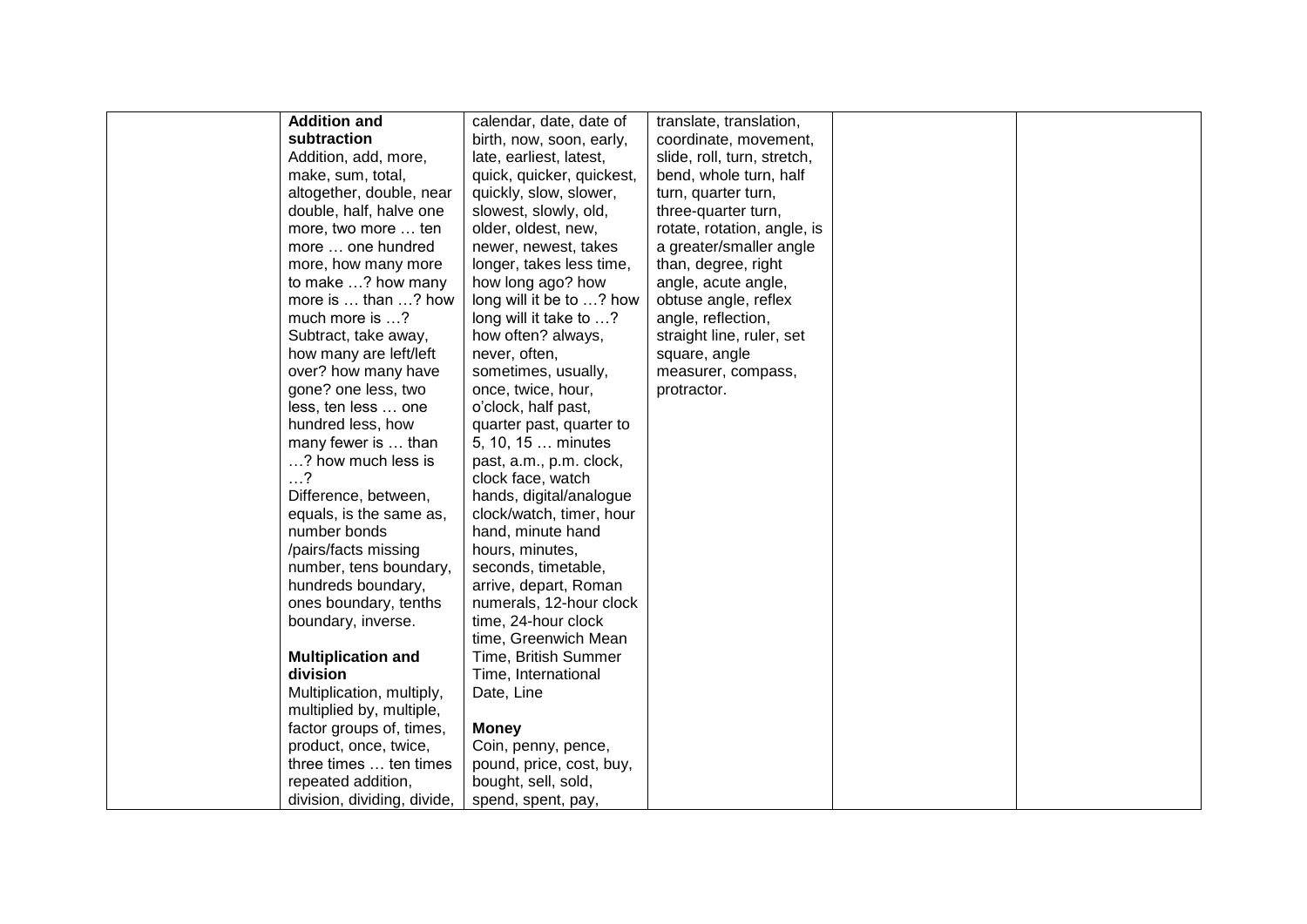| divided by, divided into,   | change, dear, costs      |  |  |
|-----------------------------|--------------------------|--|--|
| left, left over,            | more, cheap, costs less, |  |  |
| remainder, grouping,        | cheaper, costs the       |  |  |
| sharing, share, share       | same as, how much ?      |  |  |
| equally, one each, two      | how many ? Total,        |  |  |
| each, three each  ten       | discount, currency,      |  |  |
| each group in pairs,        | profit, loss.            |  |  |
| threes  tens, equal         |                          |  |  |
| groups of doubling,         |                          |  |  |
| halving, array, row,        |                          |  |  |
| column, number              |                          |  |  |
| patterns, multiplication    |                          |  |  |
| table, multiplication fact, |                          |  |  |
| division fact, inverse,     |                          |  |  |
| square, squared, cube,      |                          |  |  |
| cubed.                      |                          |  |  |
|                             |                          |  |  |
| <b>Fractions (including</b> |                          |  |  |
| decimals,                   |                          |  |  |
| percentages, ratio and      |                          |  |  |
| proportion)                 |                          |  |  |
| fraction,                   |                          |  |  |
| proper/improper             |                          |  |  |
| fraction, equivalent        |                          |  |  |
| fraction, mixed number,     |                          |  |  |
| numerator,                  |                          |  |  |
| denominator,                |                          |  |  |
| equivalent, reduced to,     |                          |  |  |
| cancel, equal part,         |                          |  |  |
| equal grouping, equal       |                          |  |  |
| sharing, parts of a         |                          |  |  |
| whole, half, two halves,    |                          |  |  |
|                             |                          |  |  |
| one of two equal parts,     |                          |  |  |
| quarter, two quarters,      |                          |  |  |
| three quarters, one of      |                          |  |  |
| four equal parts, one       |                          |  |  |
| third, two thirds one of    |                          |  |  |
| three equal parts,          |                          |  |  |
| sixths, sevenths,           |                          |  |  |